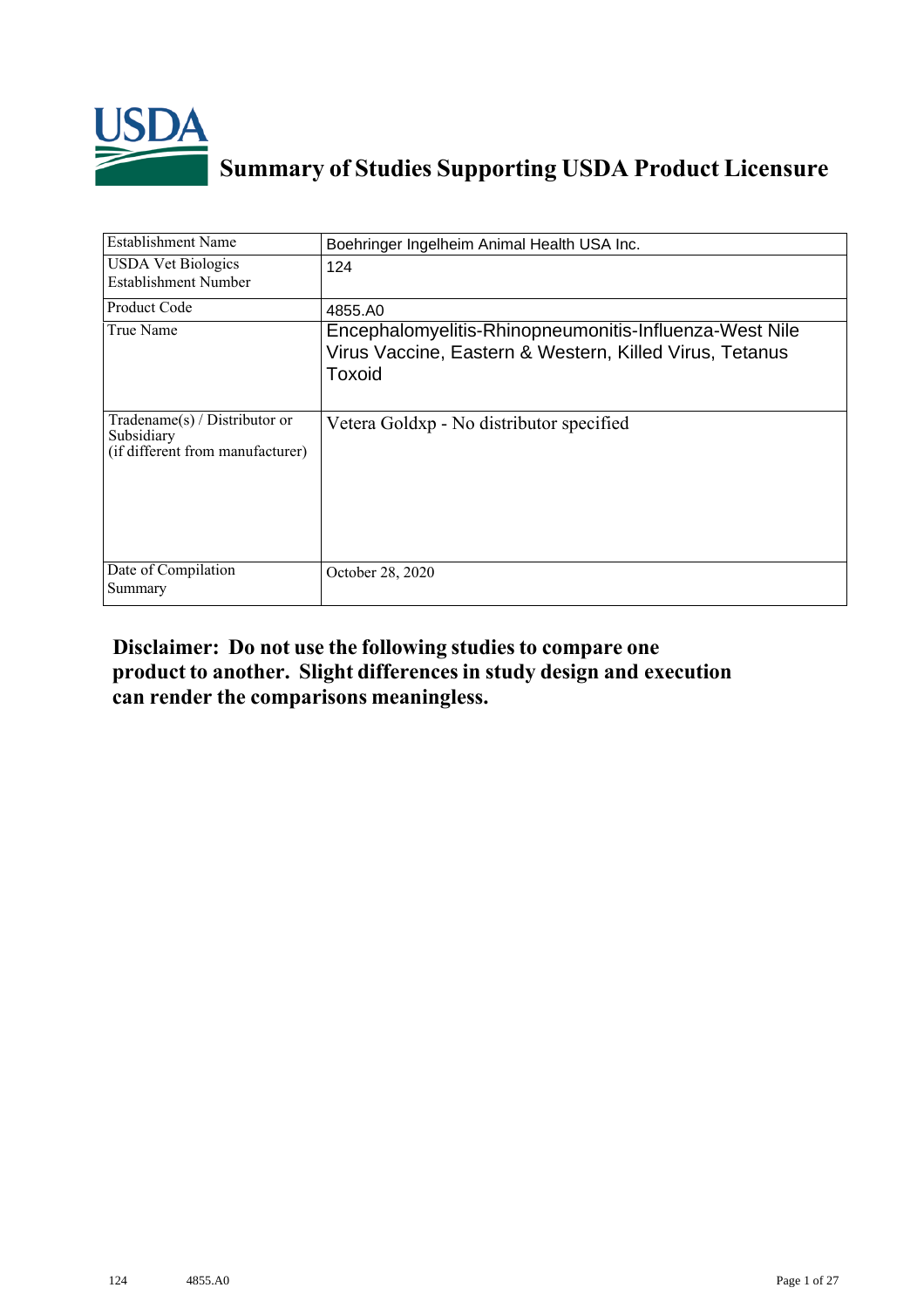| <b>Study Type</b>              | Efficacy                                                                                                                                                                                                                                                          |
|--------------------------------|-------------------------------------------------------------------------------------------------------------------------------------------------------------------------------------------------------------------------------------------------------------------|
| <b>Pertaining to</b>           | Clostridium tetanus                                                                                                                                                                                                                                               |
| <b>Study Purpose</b>           | Demonstration of efficacy against Clostridium tetanus                                                                                                                                                                                                             |
| <b>Product Administration</b>  | One dose, administered intramuscularly                                                                                                                                                                                                                            |
| <b>Study Animals</b>           | 10 guinea pigs (10 vaccinates)                                                                                                                                                                                                                                    |
| <b>Challenge Description</b>   | Not applicable                                                                                                                                                                                                                                                    |
| <b>Interval observed after</b> | Not applicable                                                                                                                                                                                                                                                    |
| challenge                      |                                                                                                                                                                                                                                                                   |
| <b>Results</b>                 | 6 weeks after the injection, vaccinate serum samples were<br>collected and pooled, then tested for antitoxin content by indirect<br>Enzyme-Linked Immunosorbent Assay.<br>A satisfactory value which met the requirements per 9 CFR<br>$113.114(c)$ was achieved. |
| <b>USDA Approval Date</b>      | February 15, 2011                                                                                                                                                                                                                                                 |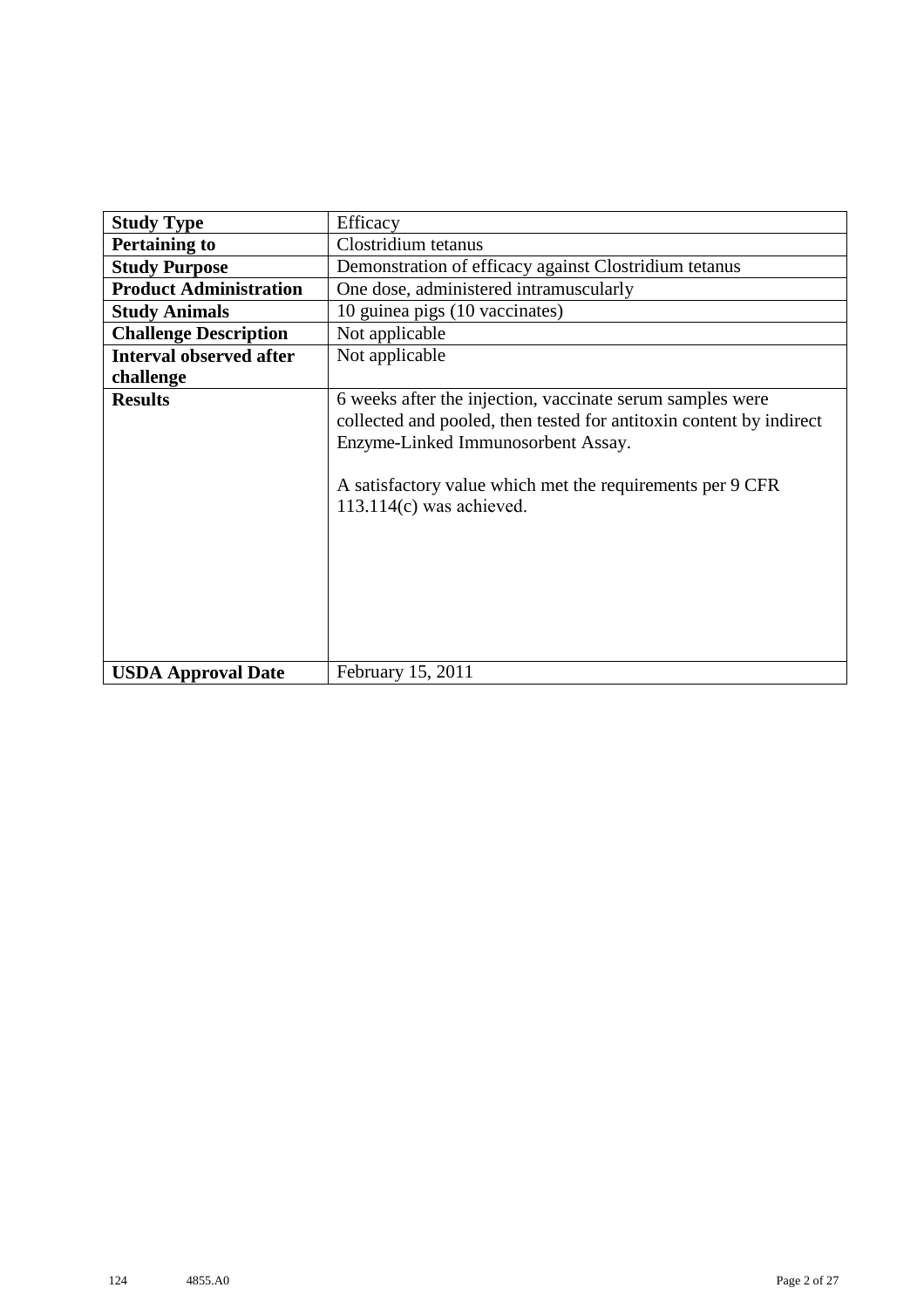| <b>Study Type</b>              | Efficacy                                                                                                                                                                                                                                                                                  |
|--------------------------------|-------------------------------------------------------------------------------------------------------------------------------------------------------------------------------------------------------------------------------------------------------------------------------------------|
| <b>Pertaining to</b>           | Eastern equine encephalomyelitis                                                                                                                                                                                                                                                          |
| <b>Study Purpose</b>           | Demonstration of efficacy against Eastern equine                                                                                                                                                                                                                                          |
|                                | encephalomyelitis                                                                                                                                                                                                                                                                         |
| <b>Product Administration</b>  | Two doses, administered intramuscularly, 14 to 21 days apart                                                                                                                                                                                                                              |
| <b>Study Animals</b>           | 12 guinea pigs (10 vaccinates, 2 controls)                                                                                                                                                                                                                                                |
| <b>Challenge Description</b>   | Not applicable                                                                                                                                                                                                                                                                            |
| <b>Interval observed after</b> | Not applicable                                                                                                                                                                                                                                                                            |
| challenge                      |                                                                                                                                                                                                                                                                                           |
| <b>Results</b>                 | Serum samples were tested by a plaque reduction, serum<br>neutralization test, 14 to 21 days after the second injection.<br>Vaccinates and controls were evaluated in terms of Eastern equine<br>encephalomyelitis per the criteria in 9 CFR 113.207(b) and the<br>requirements were met. |
| <b>USDA Approval Date</b>      | February 15, 2011                                                                                                                                                                                                                                                                         |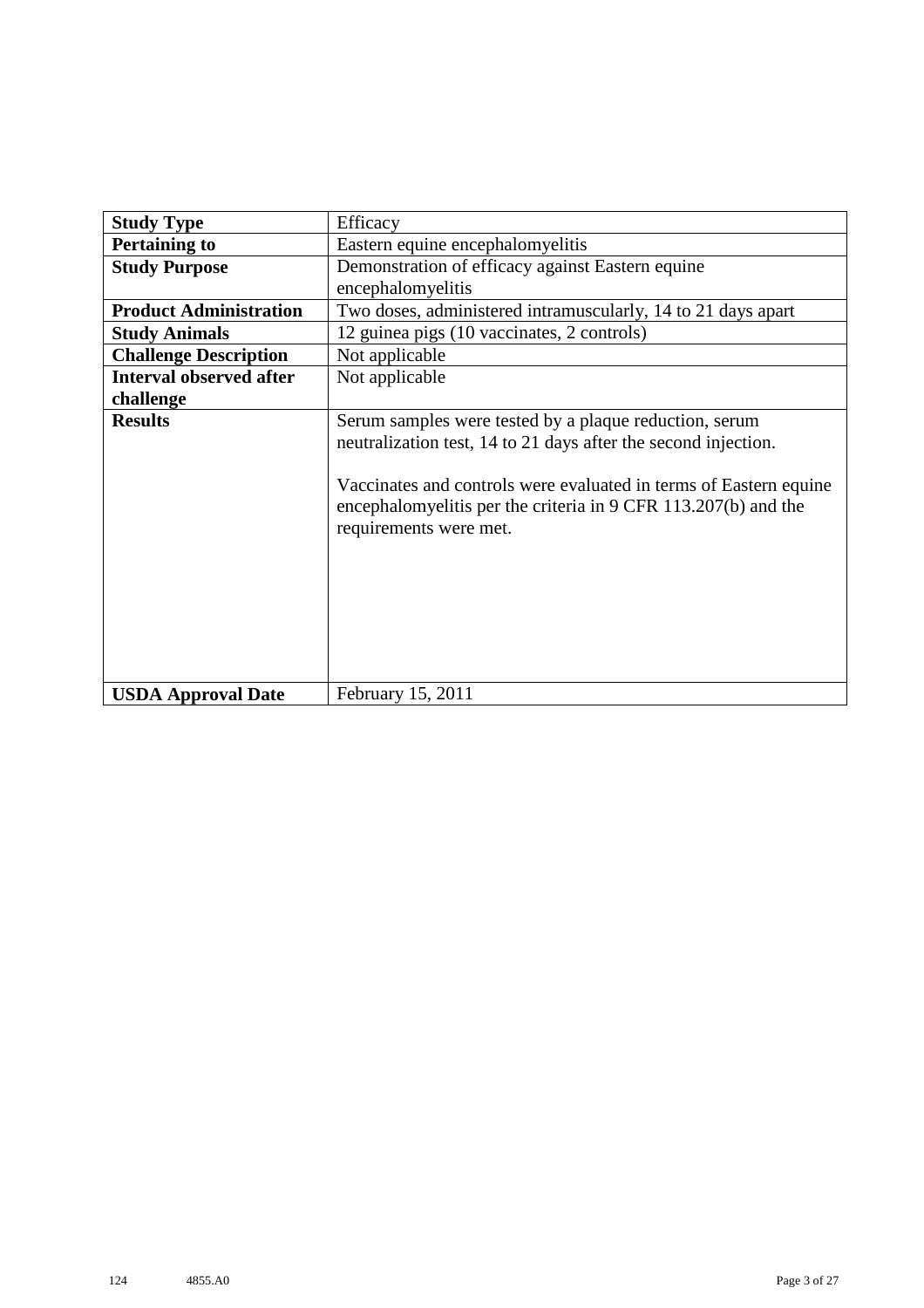| <b>Study Type</b>              | Efficacy                                                                                                                                                                                                                                                                            |
|--------------------------------|-------------------------------------------------------------------------------------------------------------------------------------------------------------------------------------------------------------------------------------------------------------------------------------|
| <b>Pertaining to</b>           | Western equine encephalomyelitis                                                                                                                                                                                                                                                    |
| <b>Study Purpose</b>           | Demonstration of efficacy against Western equine                                                                                                                                                                                                                                    |
|                                | encephalomyelitis                                                                                                                                                                                                                                                                   |
| <b>Product Administration</b>  | Two doses, administered intramuscularly, 14-21 days apart                                                                                                                                                                                                                           |
| <b>Study Animals</b>           | 12 guinea pigs (10 vaccinates, 2 controls)                                                                                                                                                                                                                                          |
| <b>Challenge Description</b>   | Not applicable                                                                                                                                                                                                                                                                      |
| <b>Interval observed after</b> | Not applicable                                                                                                                                                                                                                                                                      |
| challenge                      |                                                                                                                                                                                                                                                                                     |
| <b>Results</b>                 | Serum samples were tested by a plaque reduction, serum<br>neutralization test, 14 days after the second injection.<br>Vaccinates and controls were evaluated in terms of Western equine<br>encephalomyelitis per the criteria in 9 CFR 113.207(b) and the<br>requirements were met. |
| <b>USDA Approval Date</b>      | February 15, 2011                                                                                                                                                                                                                                                                   |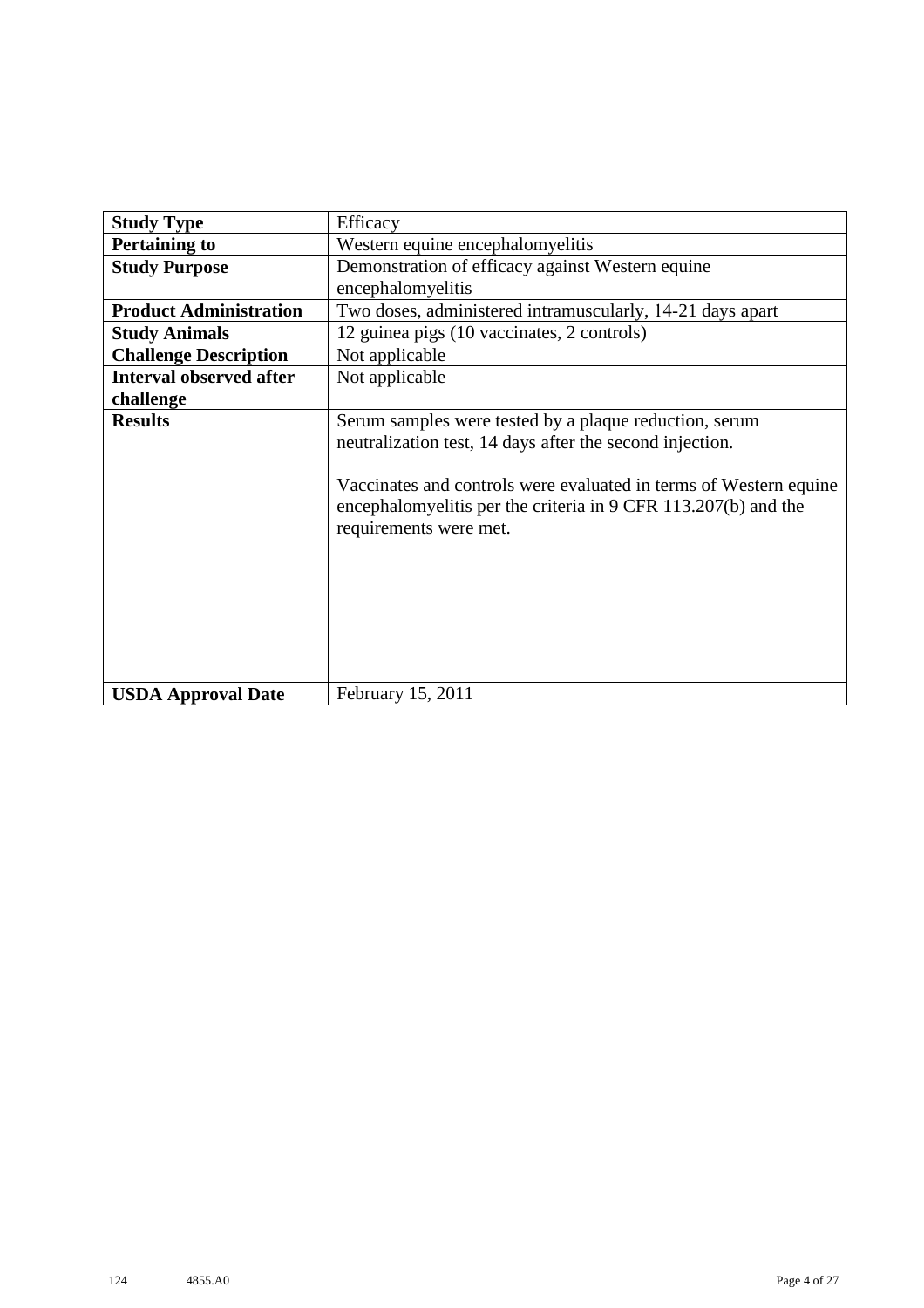| <b>Study Type</b>                           | Efficacy                                                                                                                                                                           |                                                                                                                                                                                                                                                                                                                                                   |  |  |  |  |  |  |  |  |  |  |  |
|---------------------------------------------|------------------------------------------------------------------------------------------------------------------------------------------------------------------------------------|---------------------------------------------------------------------------------------------------------------------------------------------------------------------------------------------------------------------------------------------------------------------------------------------------------------------------------------------------|--|--|--|--|--|--|--|--|--|--|--|
| <b>Pertaining to</b>                        |                                                                                                                                                                                    | Equine herpesvirus type 1 (EHV-1)                                                                                                                                                                                                                                                                                                                 |  |  |  |  |  |  |  |  |  |  |  |
| <b>Study Purpose</b>                        | Demonstration of efficacy against respiratory disease caused by<br>EHV-1                                                                                                           |                                                                                                                                                                                                                                                                                                                                                   |  |  |  |  |  |  |  |  |  |  |  |
| <b>Product Administration</b>               |                                                                                                                                                                                    | Two doses, administered intramuscularly, 21 days apart                                                                                                                                                                                                                                                                                            |  |  |  |  |  |  |  |  |  |  |  |
| <b>Study Animals</b>                        |                                                                                                                                                                                    | 40 horses (20 vaccinates, 20 controls), 4-5 months of age                                                                                                                                                                                                                                                                                         |  |  |  |  |  |  |  |  |  |  |  |
| <b>Challenge Description</b>                |                                                                                                                                                                                    | Equine herpesvirus type 1 administered 15 days post-final<br>vaccination                                                                                                                                                                                                                                                                          |  |  |  |  |  |  |  |  |  |  |  |
| <b>Interval observed after</b><br>challenge |                                                                                                                                                                                    | Horses were observed daily for 14 days post-challenge                                                                                                                                                                                                                                                                                             |  |  |  |  |  |  |  |  |  |  |  |
| <b>Results</b>                              |                                                                                                                                                                                    | See raw data on following pages.                                                                                                                                                                                                                                                                                                                  |  |  |  |  |  |  |  |  |  |  |  |
|                                             | Normal<br>Mild<br>Moderate                                                                                                                                                         | The horses were assessed for the presence of nasal discharge as<br>signs of respiratory disease. The severity of nasal discharge was<br>classified as "normal", "mild", or "moderate" according to the<br>following classification of the nasal scores.<br><b>MaximumNasal Score</b><br><b>Disease status</b><br>$0$ or $1$<br>1.5 or 2<br>4 or 6 |  |  |  |  |  |  |  |  |  |  |  |
|                                             | The number of horses in each category were:<br><b>Normal</b><br><b>Moderate</b><br><b>Mild</b><br><b>Control</b><br>$\boldsymbol{0}$<br>10<br>10<br>11<br>3<br>6<br><b>Vaccine</b> |                                                                                                                                                                                                                                                                                                                                                   |  |  |  |  |  |  |  |  |  |  |  |
| <b>USDA Approval Date</b>                   | <b>January 28, 2009</b>                                                                                                                                                            |                                                                                                                                                                                                                                                                                                                                                   |  |  |  |  |  |  |  |  |  |  |  |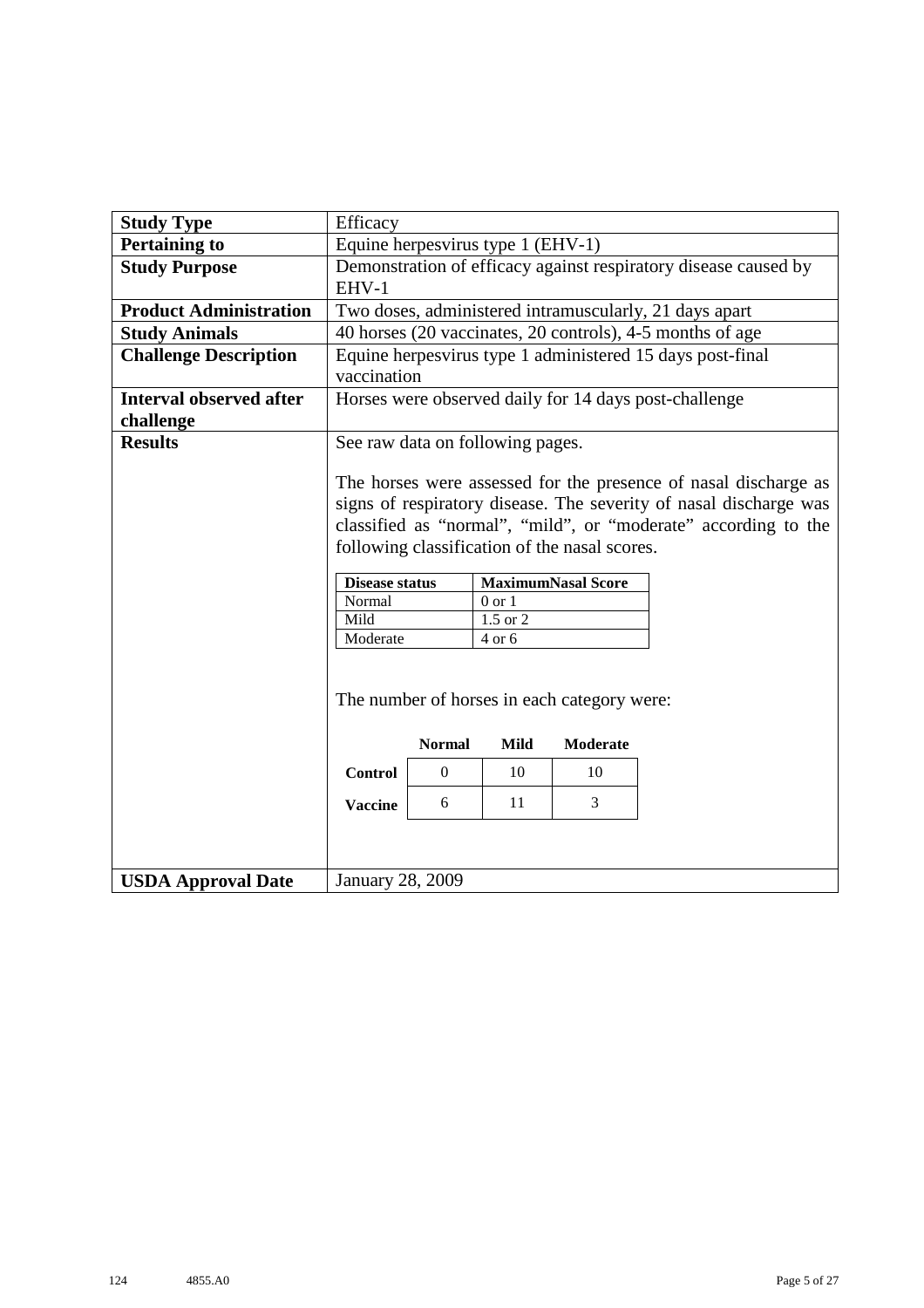#### **Nasal Discharge:**

|                   |                 |          |              |                  |                  |                         |                  | Day Postchallenge |                  |                  |                  |                  |                  |                  |                  |                  |
|-------------------|-----------------|----------|--------------|------------------|------------------|-------------------------|------------------|-------------------|------------------|------------------|------------------|------------------|------------------|------------------|------------------|------------------|
| <b>Treatment</b>  | ID              | $\bf{0}$ | $\mathbf{1}$ | $\boldsymbol{2}$ | $\mathbf{3}$     | $\overline{\mathbf{4}}$ | $\overline{5}$   | $\boldsymbol{6}$  | $\overline{7}$   | 8                | 9                | 10               | 11               | 12               | 13               | 14               |
|                   | $\mathbf{1}$    |          |              |                  |                  | $\overline{1.5}$        |                  |                   | 1.5              | $\overline{1.5}$ | $\mathbf{1}$     | $\overline{1.5}$ |                  |                  |                  |                  |
|                   | $\overline{2}$  |          |              |                  |                  |                         | 1.5              |                   | 1.5              | $\overline{1.5}$ | $\overline{1}$   | 1.5              | $\overline{1.5}$ | 1                |                  |                  |
|                   | $\overline{3}$  |          |              |                  |                  |                         | 1.5              |                   |                  | 1.5              | $\overline{2}$   |                  |                  | 1.5              |                  |                  |
|                   | $\overline{4}$  |          |              | 1                |                  | $\mathfrak{2}$          | 1.5              |                   | 1.5              | 1.5              | 1.5              | 1.5              |                  |                  |                  | 1.5              |
|                   | $\overline{5}$  |          |              |                  | $\sqrt{2}$       | $\overline{2}$          | $\overline{2}$   | $\mathbf{1}$      | $\overline{4}$   | $\overline{2}$   | $\overline{2}$   | $\overline{1.5}$ | 1.5              |                  | $\overline{1.5}$ |                  |
|                   | 6               |          |              | $\mathbf{1}$     |                  | $\overline{4}$          | $\overline{6}$   | $\overline{4}$    | $\overline{4}$   | $\overline{4}$   | $\overline{4}$   | $\overline{2}$   | $\overline{2}$   | $\overline{2}$   |                  |                  |
|                   | $\tau$          |          |              |                  |                  | $\overline{1.5}$        | $\overline{1.5}$ | $\overline{1.5}$  | $\overline{1.5}$ | $\overline{1.5}$ | $\overline{2}$   | $\overline{4}$   | 1                |                  | 1                | $\mathbf{1}$     |
|                   | $\overline{8}$  |          |              |                  |                  |                         |                  |                   | $\overline{1.5}$ | $\overline{2}$   | $\overline{2}$   | $\overline{4}$   | 1.5              | $\overline{4}$   | $\overline{2}$   | $\overline{1.5}$ |
|                   | $\overline{9}$  |          |              |                  | 1                | 1.5                     | $\overline{1.5}$ | 1.5               | $\overline{1.5}$ | 1.5              | $\overline{2}$   | 1.5              |                  |                  |                  |                  |
| <b>Controls</b>   | 10              |          |              | 1                |                  |                         | $\mathbf{1}$     |                   | $\overline{1.5}$ | 1.5              | $\overline{2}$   | $\overline{4}$   | $\overline{4}$   |                  | 1.5              | 1.5              |
| $(20$ horses)     | 11              |          |              |                  |                  |                         | 1.5              | $\overline{1.5}$  | $\overline{1.5}$ |                  | $\overline{2}$   |                  | 1.5              | $\overline{1.5}$ | $\overline{1.5}$ |                  |
|                   | $\overline{12}$ |          |              |                  |                  |                         | $\overline{1.5}$ | $\overline{1.5}$  |                  | $\overline{2}$   |                  |                  |                  |                  |                  | $\overline{1.5}$ |
|                   | 13              |          |              |                  |                  |                         | $\overline{2}$   | $\overline{1.5}$  | $\overline{1.5}$ | $\overline{2}$   | $\overline{2}$   | $\overline{2}$   | $\overline{1.5}$ | 1.5              | $\overline{1.5}$ | $\overline{4}$   |
|                   | $\overline{14}$ |          |              |                  | $\overline{1.5}$ | $\overline{2}$          |                  | $\overline{1.5}$  |                  | 1.5              | $\overline{1.5}$ | 1.5              |                  |                  | $\overline{2}$   | $\overline{2}$   |
|                   | $\overline{15}$ |          |              |                  | $\mathbf{1}$     | $\overline{2}$          | 1.5              | $\mathbf{1}$      | 1.5              |                  | $\overline{4}$   |                  | $\mathbf{1}$     |                  | $\overline{4}$   | 1.5              |
|                   | 16              |          |              |                  |                  | 1.5                     | 1.5              | $\overline{2}$    | $\overline{2}$   | $\overline{2}$   | $\overline{2}$   | 1.5              | $\overline{1}$   | 1                | $\overline{4}$   | $\overline{2}$   |
|                   | $\overline{17}$ |          |              |                  |                  | $\overline{1.5}$        |                  | $\mathbf{1}$      |                  |                  | $\overline{1.5}$ | $\overline{2}$   |                  | 1.5              | 1.5              |                  |
|                   | 18              |          |              |                  |                  |                         | $\mathbf{1}$     | 1.5               | 1.5              | $\overline{4}$   | $\overline{4}$   | $\overline{2}$   | 1.5              | $\overline{4}$   | 1.5              | $\overline{2}$   |
|                   | 19              |          |              |                  | -1               | $\sqrt{2}$              | 1.5              |                   | 1.5              | $\overline{2}$   | $\overline{4}$   | $\mathbf{1}$     | 1.5              |                  | $\mathbf{1}$     |                  |
|                   | $\overline{20}$ |          |              |                  |                  |                         | $\overline{1.5}$ | 1.5               | $\overline{2}$   | 1.5              | $\overline{2}$   |                  |                  |                  | 1.5              |                  |
|                   | $\mathbf{1}$    |          |              |                  |                  | $\mathbf{1}$            |                  | $\mathbf{1}$      |                  |                  |                  | 1.5              |                  |                  |                  |                  |
|                   | $\sqrt{2}$      |          |              |                  | $\mathbf{1}$     |                         |                  |                   |                  |                  |                  |                  |                  |                  |                  |                  |
|                   | $\overline{3}$  |          |              |                  |                  |                         | $\mathbf{1}$     | 1.5               | $\overline{4}$   |                  | 1.5              | 1.5              |                  |                  | $\mathbf{1}$     |                  |
|                   | $\overline{4}$  |          |              |                  | $\mathbf{1}$     |                         |                  |                   |                  |                  | $\mathfrak{2}$   | $\mathbf{1}$     |                  |                  |                  |                  |
|                   | $\overline{5}$  |          |              |                  | $\mathbf{1}$     |                         |                  |                   | $\mathbf{1}$     | $\mathbf{1}$     |                  |                  |                  |                  |                  |                  |
|                   | 6               |          |              |                  | $\mathbf{1}$     | $\overline{1.5}$        |                  |                   |                  |                  |                  | $\overline{1.5}$ | $\overline{2}$   | $\overline{2}$   | $\overline{2}$   | 1.5              |
|                   | $\overline{7}$  |          |              |                  |                  |                         |                  | $\overline{2}$    |                  |                  |                  |                  | 1.5              |                  |                  |                  |
|                   | $\overline{8}$  |          |              |                  |                  |                         |                  |                   |                  |                  |                  |                  |                  |                  |                  |                  |
|                   | $\overline{9}$  |          |              |                  |                  | $\overline{2}$          | 1.5              | $\sqrt{2}$        | $\overline{2}$   | 6                | $\overline{2}$   | 1.5              |                  | 1.5              | $\overline{4}$   | $\sqrt{2}$       |
| <b>Vaccinates</b> | 10              |          |              |                  |                  |                         |                  |                   | $\mathbf{1}$     |                  |                  |                  | 1                | $\overline{1.5}$ |                  |                  |
| $(20$ horses)     | 11              |          |              |                  | 1                |                         | 1.5              |                   | $\overline{2}$   | $\overline{2}$   | $\mathbf{1}$     | 1.5              |                  |                  |                  |                  |
|                   | 12              |          |              |                  | $\mathbf{1}$     |                         | 1.5              | $\overline{2}$    | 1.5              | $\overline{2}$   | $\overline{2}$   | $\overline{2}$   |                  | $\overline{2}$   | $\overline{2}$   | 1.5              |
|                   | 13              |          |              |                  | 1.5              |                         |                  |                   |                  |                  | 1.5              | 1.5              |                  |                  | 1.5              | 1.5              |
|                   | 14              |          |              |                  |                  |                         |                  | $\mathbf{1}$      | $\mathbf{1}$     |                  |                  | $\mathbf{1}$     |                  |                  | 1.5              |                  |
|                   | 15              |          |              |                  | $\mathbf{1}$     |                         |                  |                   |                  |                  |                  |                  |                  |                  |                  |                  |
|                   | 16              |          |              |                  | $\mathbf{1}$     |                         | 1.5              | 1.5               | $\mathbf{1}$     |                  |                  | 1.5              |                  |                  |                  |                  |
|                   | $\overline{17}$ |          |              |                  |                  |                         |                  |                   |                  |                  |                  |                  |                  |                  |                  |                  |
|                   | 18              |          |              |                  |                  |                         | $\mathbf{1}$     |                   |                  | 1.5              |                  | 1.5              |                  |                  |                  |                  |
|                   | 19              |          |              |                  |                  |                         |                  |                   |                  |                  |                  |                  |                  |                  | 6                | $\overline{2}$   |
|                   | $\overline{20}$ |          |              |                  |                  |                         |                  |                   |                  |                  |                  |                  |                  |                  |                  |                  |
|                   |                 |          |              |                  |                  |                         |                  |                   |                  |                  |                  |                  |                  |                  |                  |                  |

### $D_{\text{max}} D_{\text{max}}$

#### **Scoring:**

Blank is  $0 = none;$ 

 $1 =$  slight serous, as may be observed in both normal and diseased horses;

- $1.5$  = very slight mucopurulent discharge;
- $2 =$  moderate clear serous discharge, or slight mucopurulent discharge;
- 3 = abundant serous discharge;
- 4 = moderate mucopurulent discharge;
- = heavy mucopurulent discharge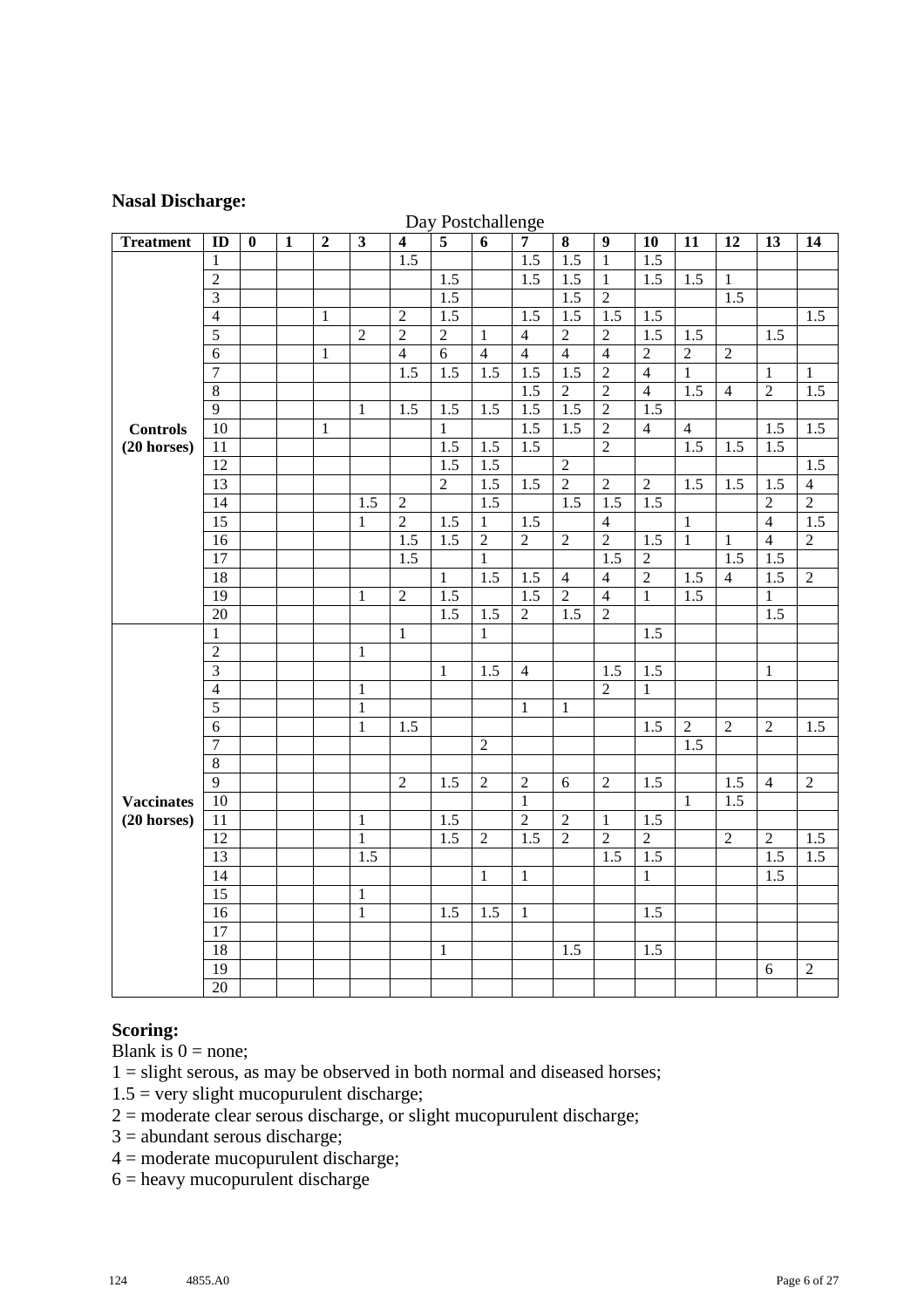| <b>Study Type</b>                           | Efficacy                                                                                                                                                                                                                                                                                                                          |              |                |  |  |  |  |  |  |  |  |  |
|---------------------------------------------|-----------------------------------------------------------------------------------------------------------------------------------------------------------------------------------------------------------------------------------------------------------------------------------------------------------------------------------|--------------|----------------|--|--|--|--|--|--|--|--|--|
| <b>Pertaining to</b>                        | Equine herpesvirus type 4 (EHV-4)                                                                                                                                                                                                                                                                                                 |              |                |  |  |  |  |  |  |  |  |  |
| <b>Study Purpose</b>                        | Demonstration of efficacy against respiratory disease caused by<br>EHV-4                                                                                                                                                                                                                                                          |              |                |  |  |  |  |  |  |  |  |  |
| <b>Product Administration</b>               | Two doses, administered intramuscularly, 21 days apart                                                                                                                                                                                                                                                                            |              |                |  |  |  |  |  |  |  |  |  |
| <b>Study Animals</b>                        | 40 horses (20 vaccinates, 20 controls), 4 months of age                                                                                                                                                                                                                                                                           |              |                |  |  |  |  |  |  |  |  |  |
| <b>Challenge Description</b>                | Equine herpresvirus type 4 administered 14 days post-final<br>vaccination                                                                                                                                                                                                                                                         |              |                |  |  |  |  |  |  |  |  |  |
| <b>Interval observed after</b><br>challenge | Horses were observed daily for 14 days post-challenge                                                                                                                                                                                                                                                                             |              |                |  |  |  |  |  |  |  |  |  |
| <b>Results</b>                              | See raw data on following pages.<br>The horses were assessed for the presence of nasal and ocular<br>discharge as signs of respiratory disease. The severity of the<br>combined findings (nasal and ocular discharge) were classified as<br>"mild" or "moderate" according to the following classification:                       |              |                |  |  |  |  |  |  |  |  |  |
|                                             | <b>Nasal score</b><br><b>Disease status</b><br>Ocular                                                                                                                                                                                                                                                                             |              |                |  |  |  |  |  |  |  |  |  |
|                                             |                                                                                                                                                                                                                                                                                                                                   |              | score          |  |  |  |  |  |  |  |  |  |
|                                             | Normal = $0$                                                                                                                                                                                                                                                                                                                      | $0$ or $1$   | $0$ or $1$     |  |  |  |  |  |  |  |  |  |
|                                             | $Mild = 1$                                                                                                                                                                                                                                                                                                                        | $0$ or $1$   | $\overline{2}$ |  |  |  |  |  |  |  |  |  |
|                                             | $Mild = 1$                                                                                                                                                                                                                                                                                                                        | 1.5, 2, or 3 | any            |  |  |  |  |  |  |  |  |  |
|                                             | Moderate $= 2$                                                                                                                                                                                                                                                                                                                    | 4 or 6       | any            |  |  |  |  |  |  |  |  |  |
|                                             | Moderate respiratory disease was observed in 8/20 placebo<br>controls and 1/20 vaccinated horse, and mild disease was observed<br>in 12/20 placebo controls and 17/20 vaccinated horses.<br>None of the placebo controls remained healthy following<br>challenge, whereas 2 vaccinates showed no signs of respiratory<br>disease. |              |                |  |  |  |  |  |  |  |  |  |
| <b>USDA Approval Date</b>                   | May 31, 2011                                                                                                                                                                                                                                                                                                                      |              |                |  |  |  |  |  |  |  |  |  |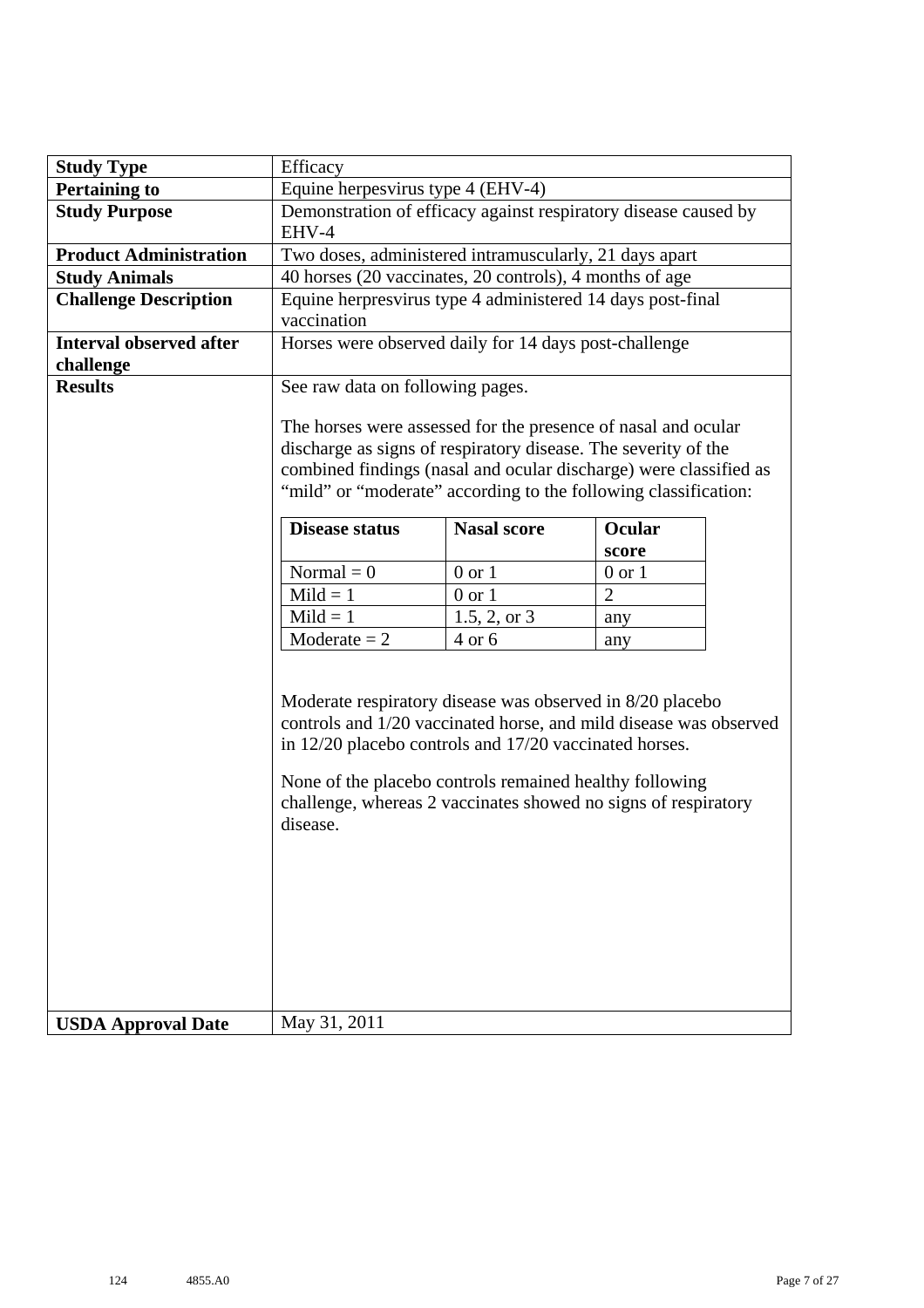## **Ocular Discharge:**

| Treatment  | Animal                  | $\bf{0}$ | $\overline{1}$ | $\overline{2}$ | 3              | $\overline{4}$ | 5              | $\overline{6}$ | $\overline{7}$ | $\overline{\mathbf{8}}$ | 9              | 10             | 11             | 12             | 13             | 14             |
|------------|-------------------------|----------|----------------|----------------|----------------|----------------|----------------|----------------|----------------|-------------------------|----------------|----------------|----------------|----------------|----------------|----------------|
|            | 1                       |          |                |                |                |                |                |                | $\overline{2}$ |                         | $\overline{2}$ | $\overline{2}$ | $\overline{2}$ |                | $\overline{2}$ | $\overline{2}$ |
| I          | $\overline{2}$          |          |                |                | $\overline{2}$ | $\overline{2}$ | $\overline{2}$ | $\overline{2}$ | $\overline{2}$ | $\overline{2}$          | $\overline{2}$ | $\overline{2}$ | $\overline{2}$ | $\overline{2}$ | $\overline{2}$ |                |
|            | 3                       |          |                |                | $\overline{2}$ | $\overline{2}$ |                | $\overline{2}$ | $\overline{2}$ | $\overline{2}$          |                | $\overline{2}$ | $\overline{2}$ | $\overline{2}$ | $\overline{2}$ | $\overline{2}$ |
|            | $\overline{4}$          |          |                |                | $\overline{2}$ | $\overline{2}$ | $\overline{2}$ | $\overline{2}$ | $\overline{2}$ |                         | 2              | $\overline{2}$ | $\overline{2}$ |                | $\overline{2}$ |                |
|            | 5                       |          |                |                |                | $\overline{2}$ |                |                |                |                         | $\overline{2}$ |                |                | $\overline{2}$ | $\overline{2}$ | $\overline{2}$ |
|            | 6                       |          |                |                | $\overline{2}$ |                | $\overline{2}$ | $\overline{2}$ | $\overline{2}$ | $\overline{2}$          | $\overline{2}$ | $\overline{2}$ | $\overline{2}$ | $\overline{2}$ | $\overline{2}$ |                |
|            | 7                       |          |                |                |                | $\overline{2}$ | $\overline{2}$ | $\overline{2}$ | $\overline{2}$ | $\overline{2}$          | $\overline{2}$ | $\overline{2}$ |                | $\overline{2}$ |                | $\overline{2}$ |
|            | $\overline{\mathbf{g}}$ |          |                |                | $\overline{2}$ |                | $\overline{2}$ | $\overline{2}$ |                | $\overline{2}$          |                |                |                |                |                |                |
|            | 9                       |          |                |                | $\overline{2}$ | $\overline{2}$ | $\overline{2}$ | $\overline{2}$ | $\overline{2}$ | $\overline{2}$          | 2              | 2              | 2              | 2              | 2              | $\overline{2}$ |
| Controls   | 10                      |          |                |                | $\overline{2}$ | $\overline{2}$ | $\overline{2}$ | $\overline{2}$ | $\overline{2}$ | $\overline{2}$          |                | $\overline{2}$ | $\overline{2}$ | $\overline{2}$ | $\overline{2}$ |                |
|            | 11                      |          |                |                | $\overline{2}$ | $\overline{2}$ | $\overline{2}$ | $\overline{2}$ | $\overline{2}$ | $\overline{2}$          | $\overline{2}$ | $\overline{2}$ | $\overline{2}$ | $\overline{2}$ | $\overline{2}$ | $\overline{2}$ |
|            | 12                      |          |                |                |                |                |                |                |                |                         |                |                | $\overline{2}$ |                | $\overline{2}$ |                |
|            | 13                      |          |                |                |                |                |                |                |                |                         |                |                |                |                |                |                |
|            | 14                      |          |                |                | $\overline{2}$ | $\overline{2}$ | $\overline{2}$ | $\overline{2}$ | $\overline{2}$ |                         | $\overline{2}$ | $\overline{2}$ | $\overline{2}$ | $\overline{2}$ |                | 2              |
|            | 15                      |          |                |                |                | $\overline{2}$ | $\overline{2}$ | $\overline{2}$ |                | $\overline{2}$          | $\overline{2}$ | $\overline{2}$ | $\overline{2}$ |                |                |                |
|            | 16                      |          |                |                |                |                |                | $\overline{2}$ |                | $\overline{2}$          | $\overline{2}$ | $\overline{2}$ | $\overline{2}$ |                |                |                |
|            | 17                      |          |                |                |                | $\overline{2}$ |                | $\overline{2}$ |                | $\overline{2}$          | $\overline{2}$ | $\overline{2}$ | $\overline{2}$ | $\overline{2}$ | $\overline{2}$ | $\overline{2}$ |
|            | 18                      |          |                |                | $\overline{2}$ | $\overline{2}$ | $\overline{2}$ | $\overline{2}$ | $\overline{2}$ | $\overline{2}$          | $\overline{2}$ | $\overline{2}$ | $\overline{2}$ | $\overline{2}$ |                |                |
|            | 19                      |          |                |                | $\overline{2}$ | $\overline{2}$ | $\overline{2}$ | $\overline{2}$ |                |                         | $\overline{2}$ |                |                |                | $\overline{2}$ | $\overline{2}$ |
|            | 20                      |          |                |                | $\overline{2}$ | $\overline{2}$ | $\overline{2}$ | $\overline{2}$ | $\overline{2}$ | $\overline{2}$          | $\overline{2}$ | 2              |                |                |                |                |
|            | $\mathbbm{1}$           |          |                |                |                |                |                |                |                |                         |                | $\overline{2}$ | $\overline{2}$ | $\overline{2}$ |                |                |
|            | $\overline{2}$          |          |                |                |                | $\overline{2}$ |                |                |                |                         |                |                |                |                |                |                |
|            | 3                       |          |                |                |                |                | $\overline{2}$ |                | $\overline{2}$ | $\overline{c}$          |                |                |                | $\overline{2}$ | $\overline{2}$ | $\overline{2}$ |
|            | $\overline{4}$          |          |                |                | $\overline{2}$ |                |                | $\overline{2}$ |                |                         | 2              |                |                |                |                |                |
|            | 5                       |          |                |                |                |                |                |                | 2              |                         |                |                |                |                |                | 2              |
|            | 6                       |          |                |                |                |                |                |                |                | $\overline{2}$          | $\overline{2}$ |                |                |                |                |                |
|            | 7                       |          |                |                |                |                | $\overline{2}$ | $\overline{2}$ |                |                         |                |                |                |                |                |                |
|            | $\overline{\textbf{g}}$ |          |                |                |                | $\overline{2}$ | $\overline{2}$ | $\overline{2}$ | $\overline{2}$ |                         | 2              |                |                |                |                |                |
|            | 9                       |          |                |                |                |                |                |                |                |                         |                |                |                |                |                | $\overline{2}$ |
| Vaccinates | 10                      |          |                |                |                |                |                | $\overline{2}$ |                |                         |                |                | $\overline{2}$ |                | 2              | $\overline{2}$ |
|            | 11                      |          |                |                |                |                |                |                |                |                         |                |                |                |                |                |                |
|            | 12                      |          |                |                |                |                |                |                |                |                         | $\overline{2}$ | 2              | 2              |                |                | $\overline{2}$ |
|            | 13                      |          |                |                |                | $\overline{2}$ | $\overline{2}$ |                | $\overline{2}$ |                         |                |                |                | $\overline{2}$ | $\overline{2}$ | $\overline{2}$ |
|            | 14                      |          |                |                |                |                |                |                |                |                         |                |                |                |                |                |                |
|            | 15                      |          |                |                |                |                | $\overline{2}$ | $\overline{2}$ |                |                         |                |                |                |                |                |                |
|            | 16                      |          |                |                |                |                |                |                |                |                         |                |                |                |                |                |                |
|            | 17                      |          |                |                | $\overline{2}$ |                |                | $\overline{2}$ | 2              | $\overline{c}$          |                | $\overline{2}$ |                | 2              | 2              | 2              |
|            | 18                      |          |                |                |                |                |                |                |                | $\overline{2}$          |                | $\overline{2}$ |                | $\overline{2}$ | 2              |                |
|            | 19                      |          |                |                |                |                |                |                |                |                         |                |                |                |                |                |                |
|            | 20                      |          |                |                |                |                |                |                |                |                         |                |                |                |                |                |                |

#### Dav Postchallenge

### **Scoring:**

Blank is 0=none 1=mild or moderate 2=severe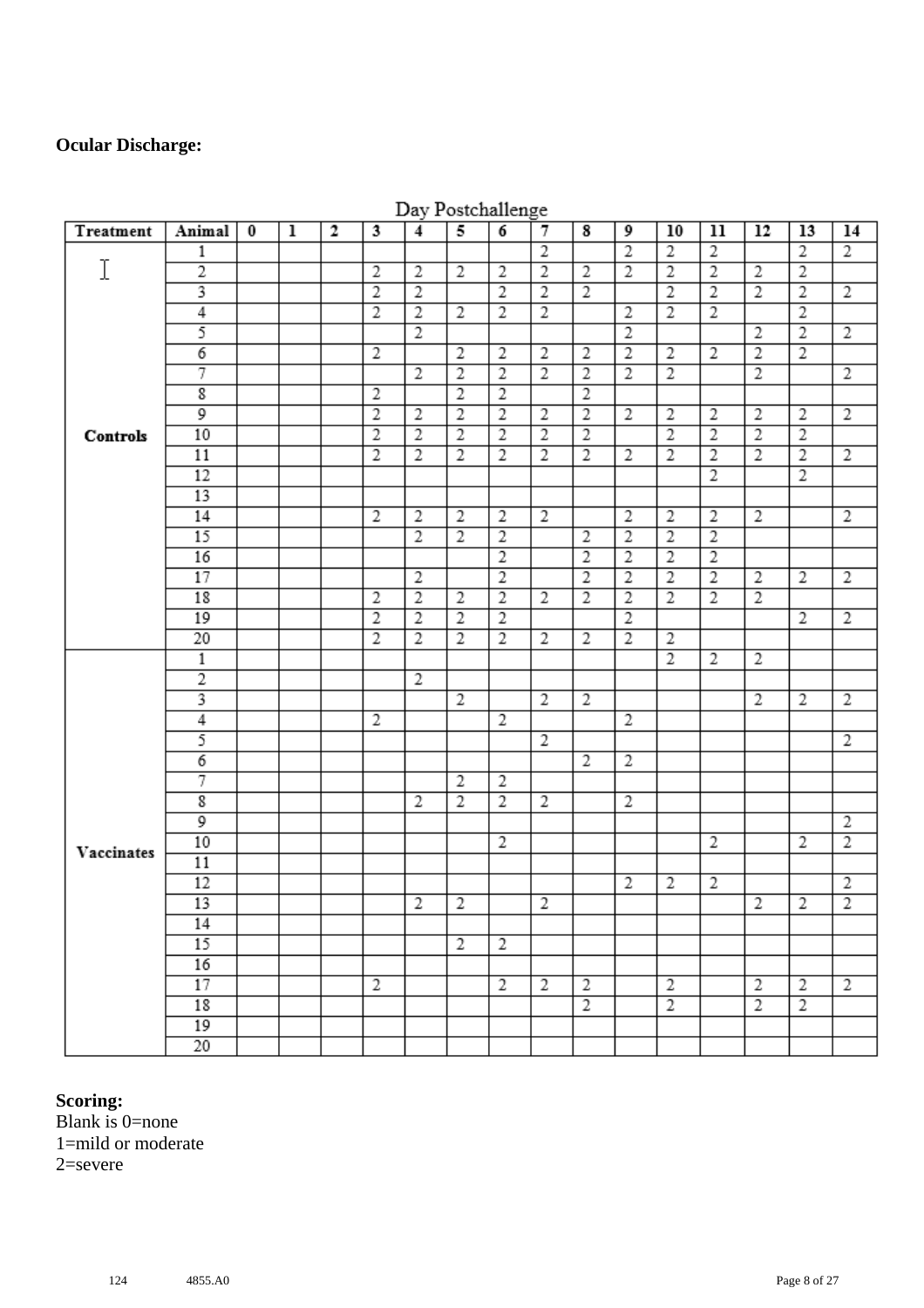#### **Nasal Discharge:** Day Postchallenge

|            |                         |          |   |              |                         | Day Postchallenge |                         |                         |                         |                |                         |                         |                         |                         |                         |                |
|------------|-------------------------|----------|---|--------------|-------------------------|-------------------|-------------------------|-------------------------|-------------------------|----------------|-------------------------|-------------------------|-------------------------|-------------------------|-------------------------|----------------|
| Treatment  | Animal                  | $\bf{0}$ | ı | $\mathbf{2}$ | $\overline{\mathbf{3}}$ | $\overline{4}$    | 5                       | 6                       | 7                       | 8              | 9                       | 10                      | 11                      | 12                      | 13                      | 14             |
|            | 1                       |          |   |              | $\overline{1}$          | $\overline{1}$    |                         |                         | $\overline{1}$          | $\overline{2}$ | 3                       |                         | 3                       |                         | 3                       |                |
|            | $\overline{2}$          |          |   |              | $\overline{2}$          | 3                 | 3                       | $\overline{2}$          | $\overline{2}$          | 3              | 3                       | 2                       | $\overline{4}$          | $\overline{\mathbf{3}}$ | $\overline{\mathbf{3}}$ | $\overline{2}$ |
|            | 3                       |          |   |              |                         | 3                 |                         | $\overline{2}$          | 4                       |                |                         | 3                       | $\overline{3}$          | $\overline{2}$          | $\overline{2}$          |                |
|            | $\overline{4}$          |          |   |              |                         | $\overline{4}$    | $\overline{4}$          |                         |                         | 4              | 3                       | $\overline{\mathbf{3}}$ |                         |                         | $\overline{2}$          | $\overline{2}$ |
|            | 5                       |          |   |              |                         | $\overline{2}$    | $\overline{\mathbf{3}}$ | $\overline{\mathbf{3}}$ | 3                       |                | 3                       | $\overline{2}$          | $\overline{2}$          |                         | $\overline{2}$          | 3              |
|            | $\overline{6}$          |          |   |              |                         |                   |                         |                         | $\overline{2}$          | $\overline{4}$ | 3                       |                         | $\overline{2}$          | $\overline{3}$          | $\overline{2}$          |                |
|            | 7                       |          |   |              | $\mathbf{1}$            | $\overline{2}$    | $\mathbf{1}$            | $\overline{2}$          | $\overline{2}$          | $\overline{2}$ | $\overline{2}$          | $\overline{3}$          | $\overline{2}$          |                         | $\overline{2}$          | $\overline{2}$ |
|            | $\overline{\mathbf{g}}$ |          |   |              |                         |                   |                         |                         | $\overline{2}$          |                | $\overline{2}$          |                         |                         |                         |                         |                |
|            | 9                       |          |   |              |                         |                   |                         | $\overline{2}$          | $\overline{2}$          | 3              | $\overline{2}$          | $\overline{2}$          | 2                       | 3                       |                         |                |
| Controls   | 10                      |          |   |              | 3                       | 4                 | 3                       |                         |                         | $\overline{2}$ |                         | $\overline{2}$          | $\overline{2}$          | $\overline{2}$          | $\overline{2}$          | $\overline{2}$ |
|            | 11                      |          |   |              |                         |                   |                         |                         |                         |                |                         |                         |                         |                         |                         | $\mathbf{1}$   |
|            | 12                      |          |   |              |                         |                   | $\overline{\mathbf{3}}$ |                         | $\overline{2}$          | 2              | $\overline{2}$          |                         |                         |                         | 3                       | 3              |
|            | 13                      |          |   |              |                         | 3                 | $\overline{2}$          | $\overline{2}$          | $\overline{2}$          | $\overline{2}$ | $\overline{1}$          | $\overline{2}$          | $\overline{2}$          |                         |                         |                |
|            | 14                      |          |   |              | $\overline{2}$          | 3                 | $\overline{4}$          | $\overline{4}$          | $\overline{2}$          | $\overline{4}$ | $\overline{2}$          | $\overline{4}$          | $\overline{\mathbf{3}}$ | 4                       | 3                       |                |
|            | 15                      |          |   |              | 1                       |                   | 3                       | 3                       | 3                       | 3              |                         | 3                       | 3                       |                         |                         | $\overline{2}$ |
|            | 16                      |          |   |              | 3                       | 3                 | 3                       | 4                       | $\overline{2}$          | 4              | 4                       | 3                       | 4                       | $\overline{2}$          | $\overline{2}$          | $\overline{2}$ |
|            | 17                      |          |   |              |                         | $\overline{1}$    |                         | $\overline{2}$          | $\overline{2}$          | 3              | $\overline{2}$          |                         | 3                       | 3                       |                         |                |
|            | 18                      |          |   |              | 2                       |                   | 3                       | 3                       | $\overline{2}$          | $\overline{2}$ | $\overline{2}$          | $\overline{2}$          | 3                       | $\overline{2}$          | $\overline{2}$          | $\overline{2}$ |
|            | 19                      |          |   |              |                         |                   | 1                       | $\overline{4}$          | $\overline{2}$          | 3              |                         | 3                       |                         |                         | $\overline{2}$          |                |
|            | 20                      |          |   |              | 2                       |                   |                         | $\overline{2}$          | $\overline{2}$          |                | 3                       |                         | 2                       | $\overline{2}$          | $\overline{2}$          |                |
|            | $\mathbf{1}$            |          |   |              |                         |                   |                         |                         | $\overline{2}$          |                |                         |                         |                         | $\overline{2}$          |                         |                |
|            | $\overline{2}$          |          |   |              |                         |                   |                         |                         |                         |                |                         |                         |                         |                         |                         |                |
|            |                         |          |   |              |                         |                   |                         |                         |                         | 1              | 2                       |                         |                         |                         | 3                       |                |
|            | $\overline{4}$          |          |   |              | 1                       |                   |                         |                         |                         |                |                         |                         |                         |                         |                         |                |
|            | 5                       |          |   |              |                         |                   |                         |                         | 2                       |                |                         |                         | 3                       |                         |                         | 2              |
|            | $\overline{6}$          |          |   |              |                         |                   |                         |                         |                         |                | $\overline{\mathbf{3}}$ |                         |                         |                         |                         |                |
|            | 7                       |          |   |              |                         | 1                 |                         |                         |                         |                |                         |                         |                         |                         |                         |                |
|            | $\overline{\mathbf{g}}$ |          |   |              |                         |                   |                         | $\overline{2}$          | 3                       | 1              |                         |                         |                         |                         |                         |                |
|            | $\overline{9}$          |          |   |              |                         |                   |                         |                         |                         |                |                         | $\mathbf{1}$            |                         |                         |                         | 2              |
| Vaccinates | 10                      |          |   |              |                         |                   |                         |                         |                         |                | $\overline{\mathbf{3}}$ |                         | $\overline{2}$          |                         |                         |                |
|            | 11                      |          |   |              |                         |                   |                         |                         | 2                       |                |                         |                         |                         |                         |                         |                |
|            | 12                      |          |   |              |                         |                   |                         |                         | 3                       | $\overline{2}$ | 3                       | 1                       | 3                       |                         |                         | $\overline{2}$ |
|            | 13                      |          |   |              |                         |                   |                         | $\mathbf{1}$            | $\overline{\mathbf{3}}$ |                |                         |                         | $\overline{2}$          | 2                       | $\overline{2}$          |                |
|            | 14                      |          |   |              |                         |                   |                         |                         |                         | $\overline{2}$ |                         |                         |                         | $\overline{2}$          |                         |                |
|            | 15                      |          |   |              |                         |                   |                         |                         | $\overline{2}$          |                |                         |                         |                         |                         |                         |                |
|            | 16                      |          |   |              |                         |                   |                         |                         |                         |                |                         | $\mathbf{1}$            |                         |                         |                         |                |
|            | 17                      |          |   |              | $\overline{2}$          |                   |                         |                         |                         | 3              |                         |                         |                         | 3                       | $\overline{2}$          |                |
|            | 18                      |          |   |              |                         |                   |                         |                         |                         | $\overline{4}$ | 2                       |                         | 2                       |                         | $\overline{2}$          |                |
|            | 19                      |          |   |              |                         |                   |                         |                         |                         |                |                         |                         |                         |                         |                         |                |
|            | $\overline{20}$         |          |   |              |                         |                   |                         |                         | $\overline{2}$          |                |                         | $\overline{\mathbf{3}}$ | $\overline{\mathbf{3}}$ |                         |                         |                |

#### $\mathbf{r}$  $\sim$  1  $\sim$  11

#### **Scoring:**

Blank is  $0 =$  none

 $1 =$  slight clear serous, as may be observed in both normal and diseased horses;

 $1.5$  = very slight mucopurulent discharge, one or both nostrils;

 $2 =$  moderate clear serous discharge, easily seen in one or both nostrils;

3 = abundant clear serous discharge typically seen only in diseased horses;

 $4 =$  moderately mucopurulent, in large quantities in both nostrils;

5 = heavy mucopurulent discharge in large amounts in both nostrils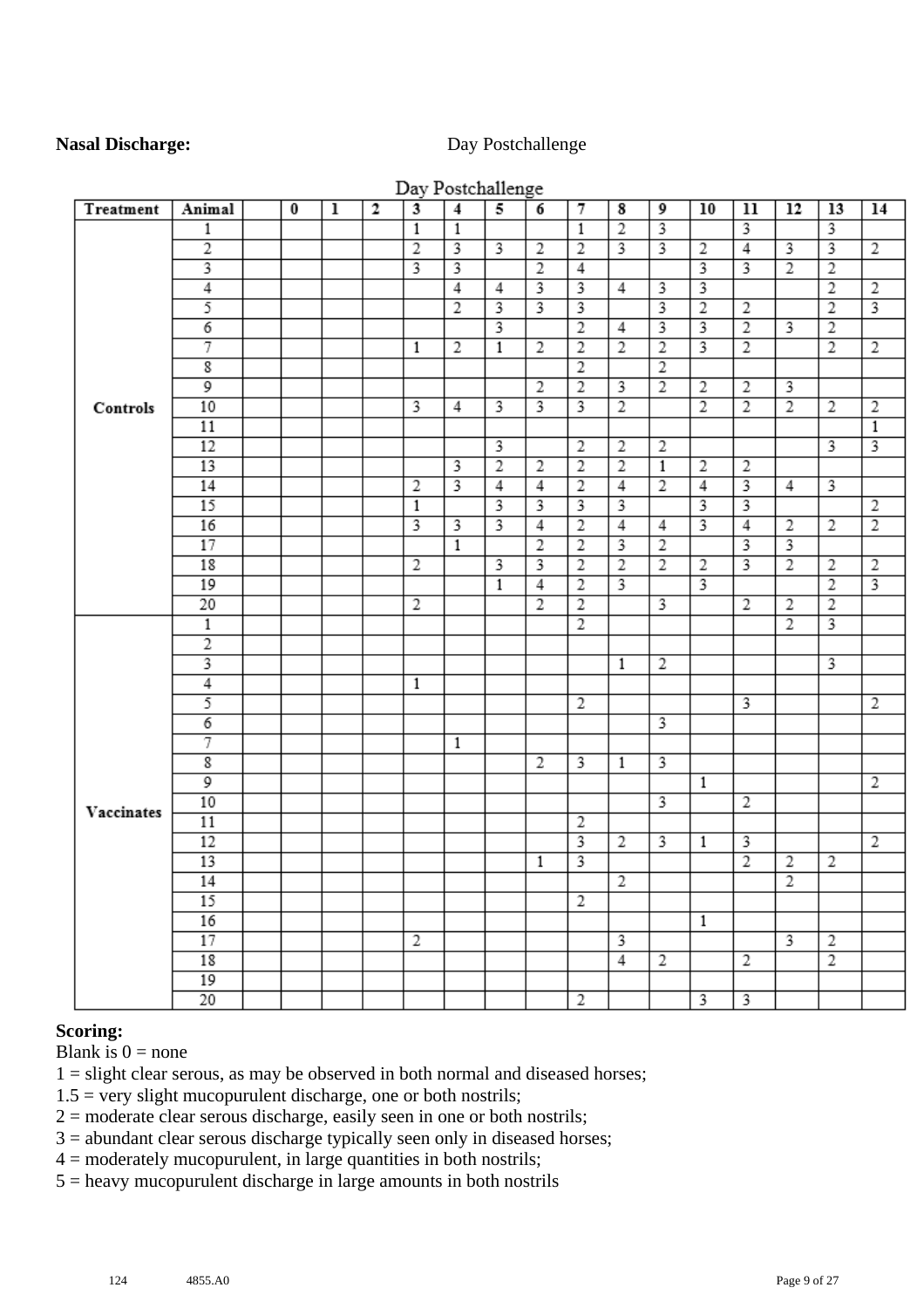| <b>Study Type</b>              | Efficacy                                                         |
|--------------------------------|------------------------------------------------------------------|
| <b>Pertaining to</b>           | Equine influenza virus                                           |
| <b>Study Purpose</b>           | Demonstration of 6-month duration of immunity against            |
|                                | respiratory disease caused by equine influenza                   |
| <b>Product Administration</b>  | Two doses, administered intramuscularly, 21 days apart.          |
|                                | Vaccinates received test product, and controls received          |
|                                | adjuvanted diluent.                                              |
| <b>Study Animals</b>           | 30 horses (20 vaccinates, 10 controls), 5-6 months of age        |
| <b>Challenge Description</b>   | Influenza A/eq/Ohio/2003 administered 184 days post-final        |
|                                | vaccination                                                      |
| <b>Interval observed after</b> | Horses were observed daily for 10 days post-challenge            |
| challenge                      |                                                                  |
| <b>Results</b>                 | See tables at the end of document for data.                      |
|                                |                                                                  |
|                                | <b>Clinical Signs:</b>                                           |
|                                | An animal was considered positive (affected by challenge) if the |
|                                | animal exhibited:                                                |
|                                | Fever (temperature $>102.5$ °F), OR<br>$\bullet$                 |
|                                | Nasal discharge (moderate serous discharge or<br>$\bullet$       |
|                                | mucopurulent discharge), OR                                      |
|                                | Ocular discharge<br>$\bullet$                                    |
|                                |                                                                  |
|                                | A total of 9/10 (90%) controls were positive as compared to only |
|                                | $9/20$ (45%) vaccinates.                                         |
|                                |                                                                  |
|                                | There were no adverse reactions to vaccine administration at any |
|                                | timepoint.                                                       |
|                                |                                                                  |
| <b>USDA Approval Date</b>      | September 7, 2010                                                |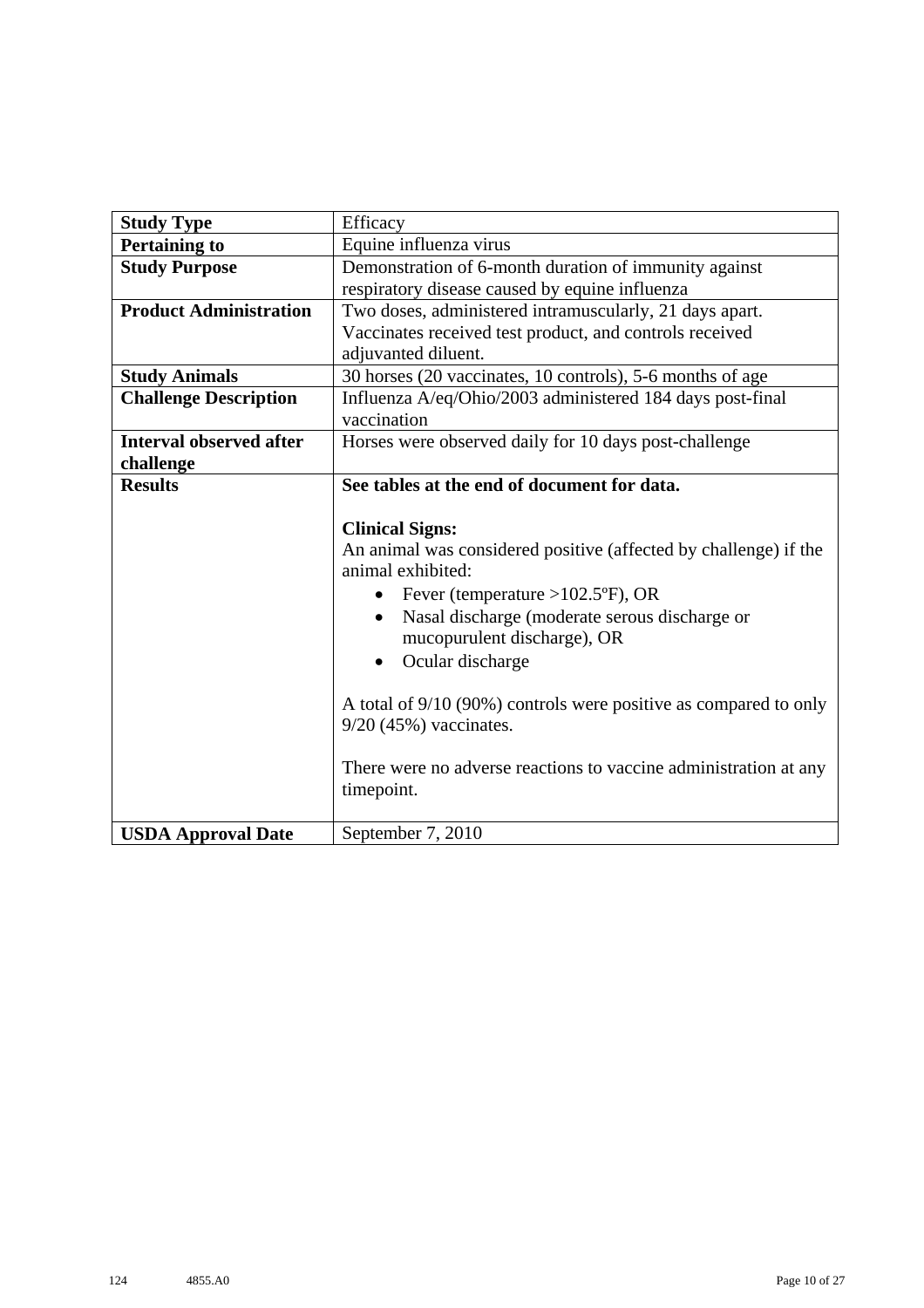|                  |                      | <b>Days Post-challenge</b> |              |                |                         |                                  |                                  |                                  |                                  |                                  |                                  |           |  |
|------------------|----------------------|----------------------------|--------------|----------------|-------------------------|----------------------------------|----------------------------------|----------------------------------|----------------------------------|----------------------------------|----------------------------------|-----------|--|
| <b>Treatment</b> | <b>Clinical Sign</b> | $\pmb{0}$                  | $\mathbf{1}$ | $\overline{2}$ | $\overline{\mathbf{3}}$ | $\overline{\mathbf{4}}$          | 5                                | 6                                | $\overline{\mathbf{z}}$          | 8                                | $\boldsymbol{9}$                 | 10        |  |
| <b>Controls</b>  |                      |                            |              |                |                         |                                  |                                  |                                  |                                  |                                  |                                  |           |  |
|                  | Fever                |                            |              |                |                         |                                  |                                  |                                  |                                  |                                  |                                  |           |  |
| $\mathbf 1$      | Nasal discharge      |                            |              |                |                         |                                  | $\ddot{}$                        | $\begin{array}{c} + \end{array}$ | $\bf{+}$                         | $\bf +$                          |                                  |           |  |
|                  | Ocular discharge     |                            |              |                |                         |                                  | $\ddot{}$                        |                                  |                                  | $\ddot{}$                        |                                  | $\ddot{}$ |  |
|                  | Fever                |                            |              |                |                         |                                  |                                  |                                  |                                  |                                  |                                  |           |  |
| $\overline{2}$   | Nasal discharge      |                            |              | $\ddot{}$      |                         |                                  | $\ddot{}$                        |                                  | $\mathbf +$                      | $\boldsymbol{+}$                 | $\ddot{}$                        |           |  |
|                  | Ocular discharge     |                            |              |                |                         |                                  | $\ddot{}$                        | $\begin{array}{c} + \end{array}$ |                                  |                                  | $\ddot{}$                        | $\ddot{}$ |  |
|                  | Fever                |                            |              |                |                         |                                  |                                  |                                  |                                  |                                  |                                  |           |  |
| 3                | Nasal discharge      |                            |              |                |                         |                                  |                                  | $\boldsymbol{+}$                 |                                  | $\boldsymbol{+}$                 |                                  |           |  |
|                  | Ocular discharge     |                            |              | $\ddot{}$      |                         |                                  | $\ddot{}$                        |                                  |                                  | $\ddot{}$                        |                                  | $\ddot{}$ |  |
|                  | Fever                |                            |              |                |                         |                                  |                                  |                                  |                                  |                                  |                                  |           |  |
| 4                | Nasal discharge      |                            |              |                |                         |                                  |                                  |                                  |                                  |                                  |                                  |           |  |
|                  | Ocular discharge     |                            |              |                |                         |                                  | $\ddot{}$                        | $\ddot{}$                        | $\ddot{}$                        |                                  |                                  | $\ddag$   |  |
|                  | Fever                |                            |              |                |                         |                                  |                                  |                                  |                                  |                                  |                                  |           |  |
| 5                | Nasal discharge      |                            |              |                |                         | $\ddot{}$                        | $\begin{array}{c} + \end{array}$ | $\begin{array}{c} + \end{array}$ | $\mathbf +$                      | $\ddot{}$                        | $\ddot{}$                        |           |  |
|                  | Ocular discharge     |                            |              |                |                         |                                  |                                  |                                  |                                  |                                  |                                  |           |  |
|                  | Fever                |                            |              |                |                         |                                  |                                  |                                  |                                  |                                  |                                  |           |  |
| 6                | Nasal discharge      |                            |              |                |                         | $\ddot{}$                        |                                  |                                  | $\ddot{}$                        |                                  | $\ddot{}$                        | $\ddot{}$ |  |
|                  | Ocular discharge     |                            |              |                |                         |                                  |                                  |                                  |                                  |                                  |                                  | $\ddag$   |  |
|                  | Fever                |                            |              |                |                         |                                  |                                  |                                  |                                  |                                  |                                  |           |  |
| $\overline{7}$   | Nasal discharge      |                            |              | $\ddot{}$      |                         |                                  | $\ddot{}$                        |                                  | $\ddagger$                       |                                  |                                  | $\ddot{}$ |  |
|                  | Ocular discharge     |                            |              | $\ddot{}$      |                         |                                  |                                  | $\ddot{}$                        |                                  |                                  |                                  |           |  |
|                  | Fever                |                            |              |                |                         |                                  |                                  |                                  | $\pm$                            |                                  |                                  |           |  |
| $\,8\,$          | Nasal discharge      |                            |              |                |                         |                                  | $\ddot{}$                        | $\begin{array}{c} + \end{array}$ | $\ddagger$                       |                                  |                                  | $\ddot{}$ |  |
|                  | Ocular discharge     |                            |              | $\pmb{+}$      | $\ddot{}$               |                                  | $\ddot{}$                        | $\begin{array}{c} + \end{array}$ |                                  |                                  |                                  | $\ddag$   |  |
|                  | Fever                |                            |              |                |                         |                                  |                                  |                                  |                                  |                                  |                                  |           |  |
| 9                | Nasal discharge      |                            |              |                |                         |                                  |                                  |                                  |                                  |                                  |                                  |           |  |
|                  | Ocular discharge     |                            |              |                |                         |                                  |                                  |                                  |                                  |                                  |                                  |           |  |
|                  | Fever                |                            |              |                |                         |                                  |                                  |                                  |                                  |                                  |                                  |           |  |
| 10               | Nasal discharge      |                            |              |                |                         |                                  | $\ddot{}$                        | $\begin{array}{c} + \end{array}$ | $\begin{array}{c} + \end{array}$ | $\pmb{+}$                        | $\ddot{}$                        |           |  |
|                  | Ocular discharge     |                            |              |                |                         | $\begin{array}{c} + \end{array}$ | $\ddot{}$                        |                                  | $\begin{array}{c} + \end{array}$ | $\begin{array}{c} + \end{array}$ | $\begin{array}{c} + \end{array}$ |           |  |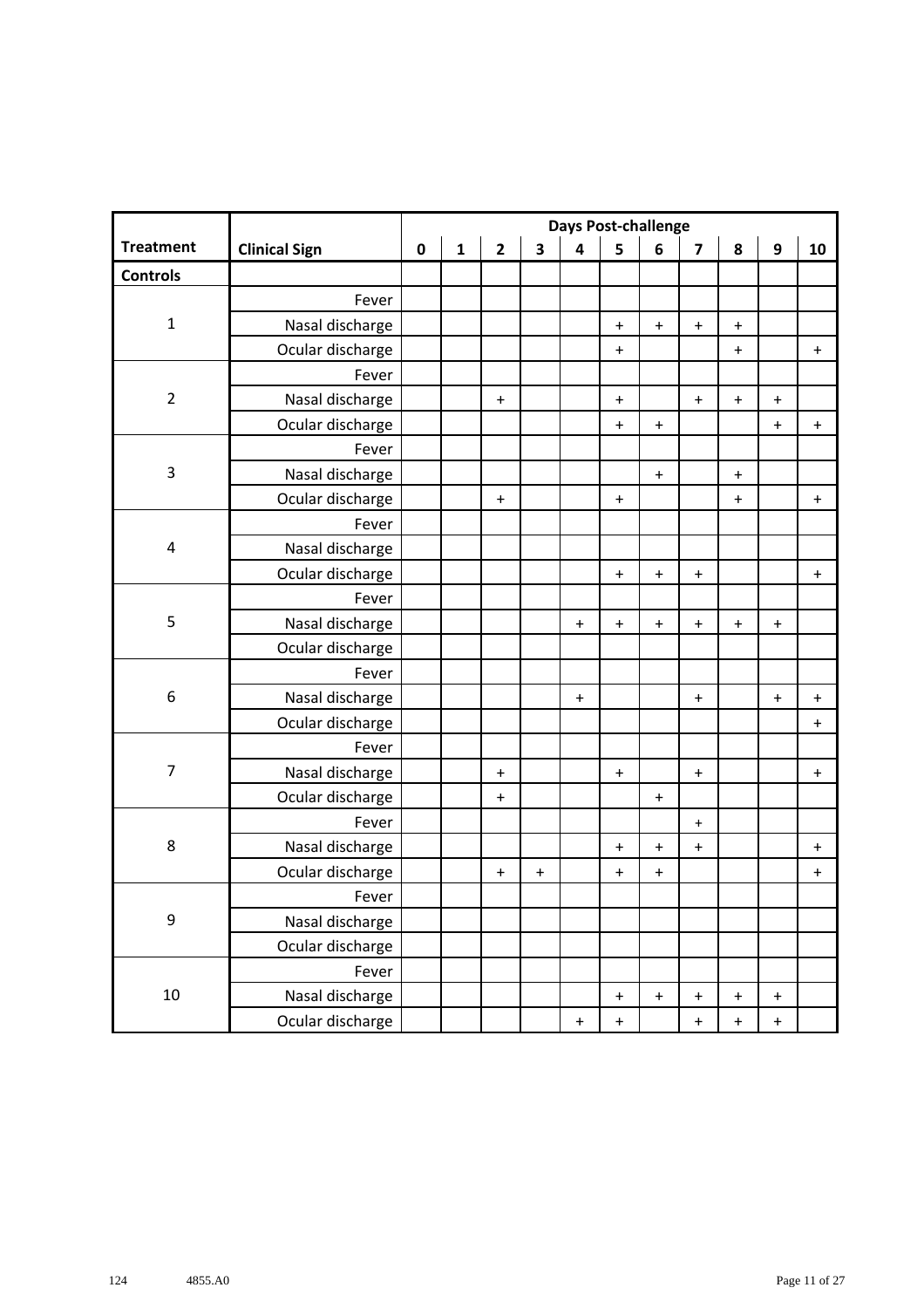|                   |                      | <b>Days Post-challenge</b> |              |              |                         |                         |                  |           |                                  |                                  |                                  |                                  |
|-------------------|----------------------|----------------------------|--------------|--------------|-------------------------|-------------------------|------------------|-----------|----------------------------------|----------------------------------|----------------------------------|----------------------------------|
| <b>Treatment</b>  | <b>Clinical Sign</b> | $\pmb{0}$                  | $\mathbf{1}$ | $\mathbf{2}$ | $\overline{\mathbf{3}}$ | $\overline{\mathbf{4}}$ | 5                | 6         | $\overline{\mathbf{z}}$          | 8                                | 9                                | 10                               |
| <b>Vaccinates</b> |                      |                            |              |              |                         |                         |                  |           |                                  |                                  |                                  |                                  |
|                   | Fever                |                            |              |              |                         |                         |                  |           |                                  |                                  |                                  |                                  |
| $\mathbf 1$       | Nasal discharge      |                            |              |              |                         |                         |                  |           |                                  |                                  |                                  |                                  |
|                   | Ocular discharge     |                            |              |              |                         |                         |                  |           |                                  |                                  |                                  |                                  |
|                   | Fever                |                            |              |              |                         |                         |                  |           |                                  |                                  |                                  |                                  |
| $\overline{2}$    | Nasal discharge      |                            |              |              |                         |                         |                  |           |                                  |                                  |                                  |                                  |
|                   | Ocular discharge     |                            |              |              |                         |                         |                  |           |                                  |                                  |                                  |                                  |
|                   | Fever                |                            |              |              |                         |                         |                  |           |                                  |                                  |                                  |                                  |
| $\mathsf 3$       | Nasal discharge      |                            |              |              |                         |                         |                  |           |                                  |                                  |                                  |                                  |
|                   | Ocular discharge     |                            |              |              |                         |                         | $\ddot{}$        |           |                                  | $\boldsymbol{+}$                 | $\begin{array}{c} + \end{array}$ |                                  |
|                   | Fever                |                            |              |              |                         |                         |                  |           |                                  |                                  |                                  |                                  |
| $\sqrt{4}$        | Nasal discharge      |                            |              |              |                         |                         |                  |           | $\begin{array}{c} + \end{array}$ |                                  |                                  |                                  |
|                   | Ocular discharge     |                            |              |              |                         |                         |                  |           |                                  |                                  |                                  |                                  |
|                   | Fever                |                            |              |              |                         |                         |                  |           |                                  |                                  |                                  |                                  |
| 5                 | Nasal discharge      |                            |              |              |                         |                         |                  |           |                                  |                                  |                                  |                                  |
|                   | Ocular discharge     |                            |              |              |                         |                         |                  |           |                                  |                                  |                                  |                                  |
|                   | Fever                |                            |              |              |                         |                         |                  |           |                                  |                                  |                                  |                                  |
| 6                 | Nasal discharge      |                            |              |              |                         |                         |                  |           |                                  |                                  |                                  |                                  |
|                   | Ocular discharge     |                            |              |              |                         |                         |                  |           |                                  |                                  |                                  |                                  |
|                   | Fever                |                            |              |              |                         |                         |                  |           |                                  |                                  |                                  |                                  |
| $\overline{7}$    | Nasal discharge      |                            |              |              |                         |                         |                  |           |                                  |                                  |                                  |                                  |
|                   | Ocular discharge     |                            |              |              |                         |                         |                  |           |                                  |                                  |                                  |                                  |
|                   | Fever                |                            |              |              |                         |                         |                  |           |                                  |                                  |                                  |                                  |
| 8                 | Nasal discharge      |                            |              |              |                         |                         |                  |           |                                  |                                  |                                  |                                  |
|                   | Ocular discharge     |                            |              |              |                         |                         |                  |           |                                  |                                  |                                  |                                  |
|                   | Fever                |                            |              |              |                         |                         |                  |           |                                  |                                  |                                  |                                  |
| 9                 | Nasal discharge      |                            |              |              |                         |                         |                  |           |                                  |                                  |                                  |                                  |
|                   | Ocular discharge     |                            |              |              |                         |                         |                  |           |                                  |                                  |                                  |                                  |
|                   | Fever                |                            |              |              |                         |                         | $\boldsymbol{+}$ |           |                                  |                                  |                                  |                                  |
| $10\,$            | Nasal discharge      |                            |              |              |                         |                         |                  | $\ddot{}$ | $\ddot{}$                        |                                  |                                  |                                  |
|                   | Ocular discharge     |                            |              |              |                         |                         |                  |           |                                  | $\ddot{}$                        |                                  | $\begin{array}{c} + \end{array}$ |
|                   | Fever                |                            |              |              |                         |                         |                  |           |                                  |                                  |                                  |                                  |
| $11\,$            | Nasal discharge      |                            |              |              |                         |                         | $\ddot{}$        |           |                                  | $\begin{array}{c} + \end{array}$ | $\begin{array}{c} + \end{array}$ | $\ddagger$                       |
|                   | Ocular discharge     |                            |              |              |                         |                         |                  |           |                                  |                                  |                                  |                                  |
|                   | Fever                |                            |              |              |                         |                         |                  |           |                                  |                                  |                                  |                                  |
| 12                | Nasal discharge      |                            |              |              |                         |                         |                  |           |                                  | $\boldsymbol{+}$                 |                                  |                                  |
|                   | Ocular discharge     |                            |              |              |                         |                         |                  |           |                                  |                                  |                                  |                                  |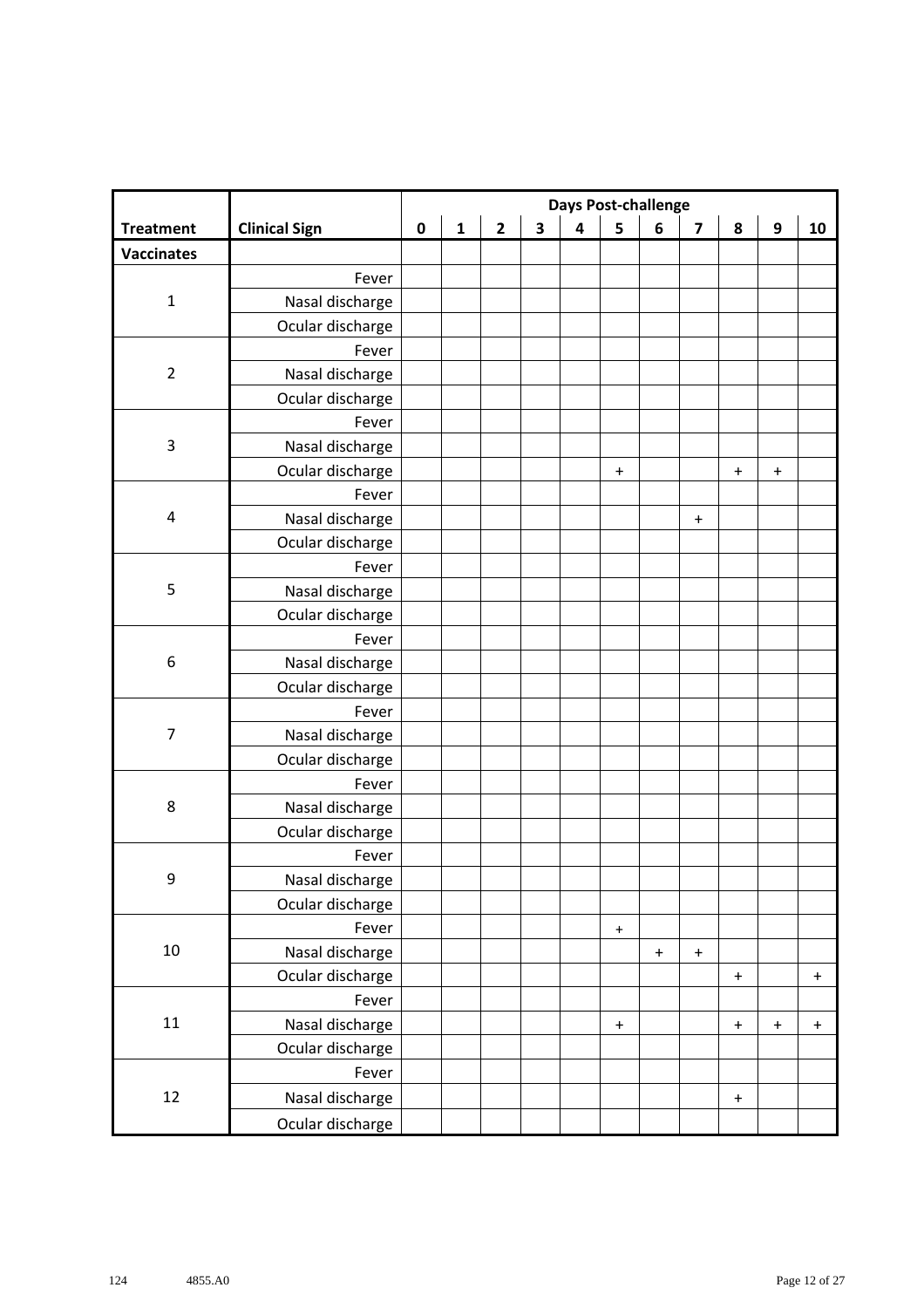|                   |                      |             |              |                         |                         | <b>Days Post-challenge</b> |           |                                  |                                  |                                  |                  |           |
|-------------------|----------------------|-------------|--------------|-------------------------|-------------------------|----------------------------|-----------|----------------------------------|----------------------------------|----------------------------------|------------------|-----------|
| <b>Treatment</b>  | <b>Clinical Sign</b> | $\mathbf 0$ | $\mathbf{1}$ | $\overline{\mathbf{2}}$ | $\overline{\mathbf{3}}$ | $\overline{\mathbf{4}}$    | 5         | 6                                | $\overline{\mathbf{z}}$          | 8                                | $\boldsymbol{9}$ | 10        |
| <b>Vaccinates</b> |                      |             |              |                         |                         |                            |           |                                  |                                  |                                  |                  |           |
|                   | Fever                |             |              |                         |                         |                            |           |                                  |                                  |                                  |                  |           |
| 13                | Nasal discharge      |             |              |                         |                         | $\ddot{}$                  |           |                                  |                                  |                                  |                  | $\ddot{}$ |
|                   | Ocular discharge     |             |              |                         |                         |                            |           |                                  |                                  |                                  |                  |           |
|                   | Fever                |             |              |                         |                         |                            |           |                                  |                                  |                                  |                  |           |
| 14                | Nasal discharge      |             |              |                         |                         |                            |           |                                  |                                  |                                  |                  |           |
|                   | Ocular discharge     |             |              |                         |                         |                            |           |                                  |                                  |                                  |                  |           |
|                   | Fever                |             |              |                         |                         |                            |           |                                  |                                  |                                  |                  |           |
| 15                | Nasal discharge      |             |              |                         |                         |                            |           |                                  |                                  |                                  |                  |           |
|                   | Ocular discharge     |             |              |                         |                         |                            | $\ddot{}$ |                                  | $\begin{array}{c} + \end{array}$ |                                  |                  |           |
|                   | Fever                |             |              |                         |                         |                            |           |                                  |                                  |                                  |                  |           |
| 16                | Nasal discharge      |             |              |                         |                         |                            |           | $\ddot{}$                        |                                  |                                  |                  |           |
|                   | Ocular discharge     |             |              |                         |                         |                            |           |                                  |                                  |                                  |                  |           |
|                   | Fever                |             |              |                         |                         |                            |           |                                  |                                  |                                  |                  |           |
| 17                | Nasal discharge      |             |              |                         |                         |                            |           |                                  |                                  |                                  |                  |           |
|                   | Ocular discharge     |             |              |                         |                         |                            |           |                                  |                                  |                                  |                  |           |
|                   | Fever                |             |              |                         |                         |                            |           |                                  |                                  |                                  |                  |           |
| 18                | Nasal discharge      |             |              |                         |                         |                            |           |                                  |                                  |                                  |                  |           |
|                   | Ocular discharge     |             |              |                         |                         |                            |           |                                  |                                  |                                  |                  |           |
|                   | Fever                |             |              |                         |                         |                            |           |                                  |                                  |                                  |                  |           |
| 19                | Nasal discharge      |             |              |                         |                         |                            |           | $\begin{array}{c} + \end{array}$ |                                  | $\begin{array}{c} + \end{array}$ |                  |           |
|                   | Ocular discharge     |             |              |                         |                         |                            |           |                                  |                                  |                                  |                  |           |
|                   | Fever                |             |              |                         |                         |                            |           |                                  |                                  |                                  |                  |           |
| 20                | Nasal discharge      |             |              |                         |                         |                            |           |                                  |                                  |                                  |                  |           |
|                   | Ocular discharge     |             |              |                         |                         |                            |           |                                  |                                  |                                  |                  |           |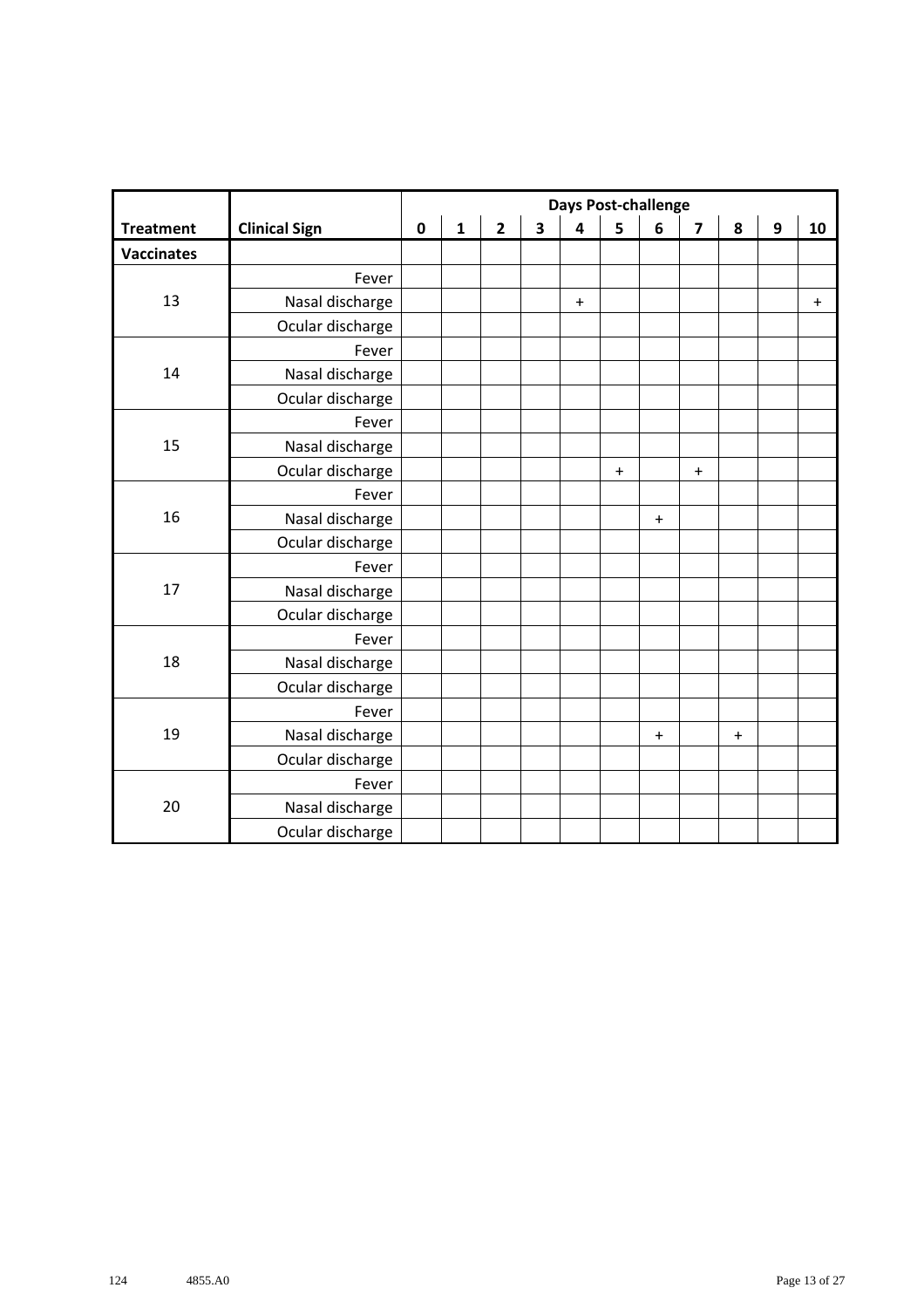| <b>Study Type</b>     | Efficacy                                                                                                                                                                                                                                                                                                                     |
|-----------------------|------------------------------------------------------------------------------------------------------------------------------------------------------------------------------------------------------------------------------------------------------------------------------------------------------------------------------|
| Pertaining to         | Equine influenza virus                                                                                                                                                                                                                                                                                                       |
| <b>Study Purpose</b>  | Demonstration of efficacy against respiratory disease and shedding caused                                                                                                                                                                                                                                                    |
|                       | by equine influenza                                                                                                                                                                                                                                                                                                          |
| <b>Product</b>        | Two doses, administered intramuscularly, 21 days apart.                                                                                                                                                                                                                                                                      |
| <b>Administration</b> |                                                                                                                                                                                                                                                                                                                              |
| <b>Study Animals</b>  | 37 horses (18 vaccinates, 19 controls), approximately 9-10 months of age                                                                                                                                                                                                                                                     |
| <b>Challenge</b>      | Influenza A/eq/Ohio/2003 administered 3 weeks post-final vaccination                                                                                                                                                                                                                                                         |
| <b>Description</b>    |                                                                                                                                                                                                                                                                                                                              |
| <b>Interval</b>       | Horses were observed, and nasal swabs were collected, daily for 15 days                                                                                                                                                                                                                                                      |
| observed after        | post-challenge.                                                                                                                                                                                                                                                                                                              |
| challenge             |                                                                                                                                                                                                                                                                                                                              |
| <b>Results</b>        | See tables at the end of document for data.                                                                                                                                                                                                                                                                                  |
|                       |                                                                                                                                                                                                                                                                                                                              |
|                       | <b>Clinical Signs:</b>                                                                                                                                                                                                                                                                                                       |
|                       | An animal was considered positive (affected by challenge) if the animal                                                                                                                                                                                                                                                      |
|                       | exhibited the following at any post-challenge observation point:                                                                                                                                                                                                                                                             |
|                       | • Fever (temperature $\geq$ 102.5°F), OR                                                                                                                                                                                                                                                                                     |
|                       | • Ocular discharge, OR                                                                                                                                                                                                                                                                                                       |
|                       | • Nasal discharge (very slight mucopurulent discharge, or worse)                                                                                                                                                                                                                                                             |
|                       | <b>Duration</b> of disease was calculated from the date the animal was first<br>observed to be positive to the date of last positive observation for that<br>animal. Based on this calculation, the median duration of disease for the<br>controls was determined to be 11 days as compared to 3 days for the<br>vaccinates. |
|                       |                                                                                                                                                                                                                                                                                                                              |
|                       | Nasal shedding of influenza virus was evaluated through nasal swab virus<br>isolation results. An animal was considered positive if virus was isolated<br>from nasal swabs on one or more occasions following challenge.                                                                                                     |
|                       | $0/18$ vaccinates shed virus and $12/19$ controls shed virus.                                                                                                                                                                                                                                                                |
|                       | There were no adverse reactions to vaccine administration at any timepoint.                                                                                                                                                                                                                                                  |
| <b>USDA</b>           | April 8, 2013                                                                                                                                                                                                                                                                                                                |
| <b>Approval Date</b>  |                                                                                                                                                                                                                                                                                                                              |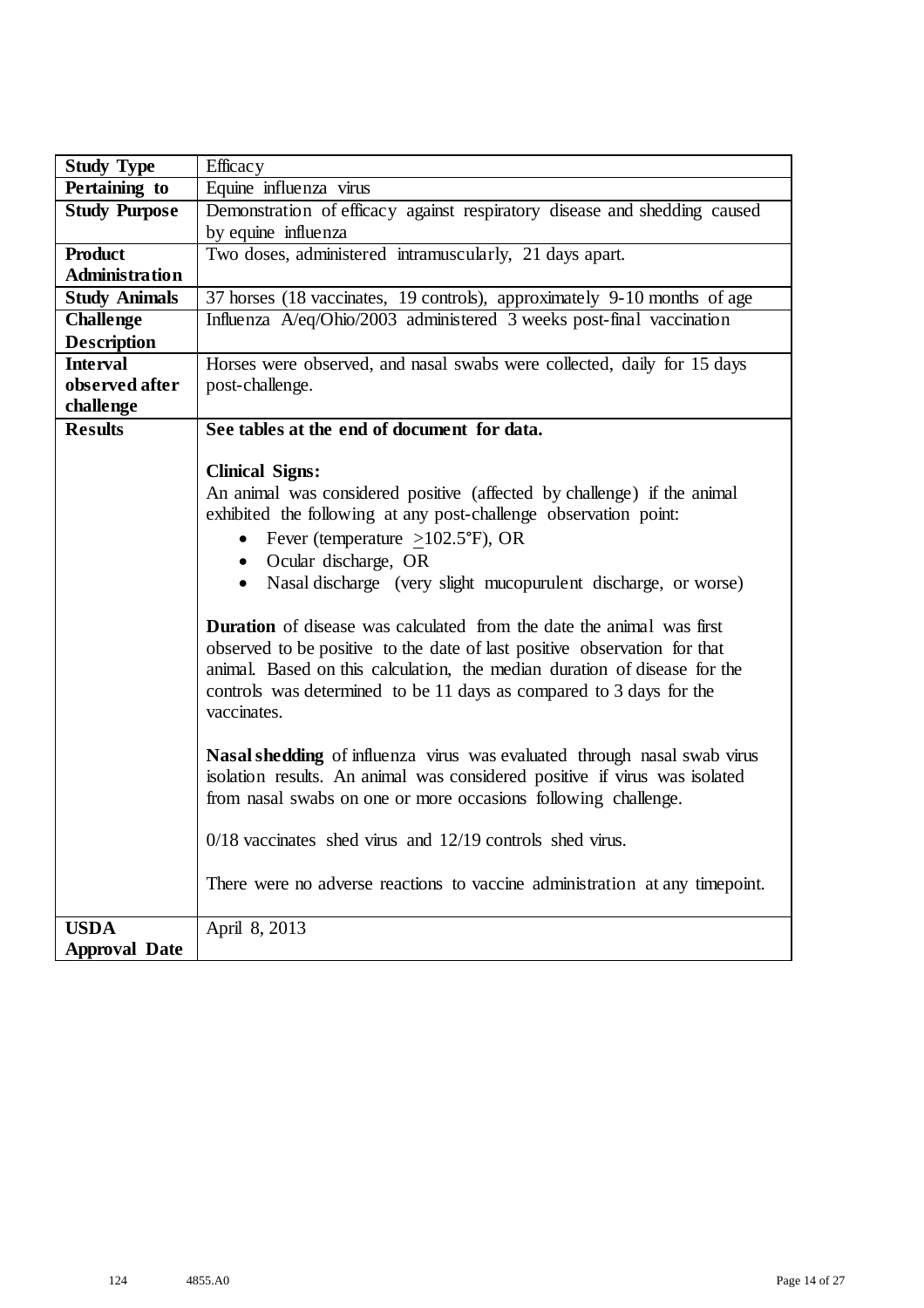

**Ocular Discharge:** 0=none; 1=mild to moderate; 2=severe

**Nasal Discharge**: 0=none; 1=slight clear serous, as may be observed in both normal and diseased horses; 1.5=very slight mucopurulent discharge, one or both nostrils; 2=moderate clear serous discharge, easily seen in one or both nostrils; 3=Abundant clear serous discharge typically seen only in diseased horses; 4=moderately mucopurulent, in large quantities in both nostrils; 5=heavy mucopurulent discharge in large amounts in both nostrils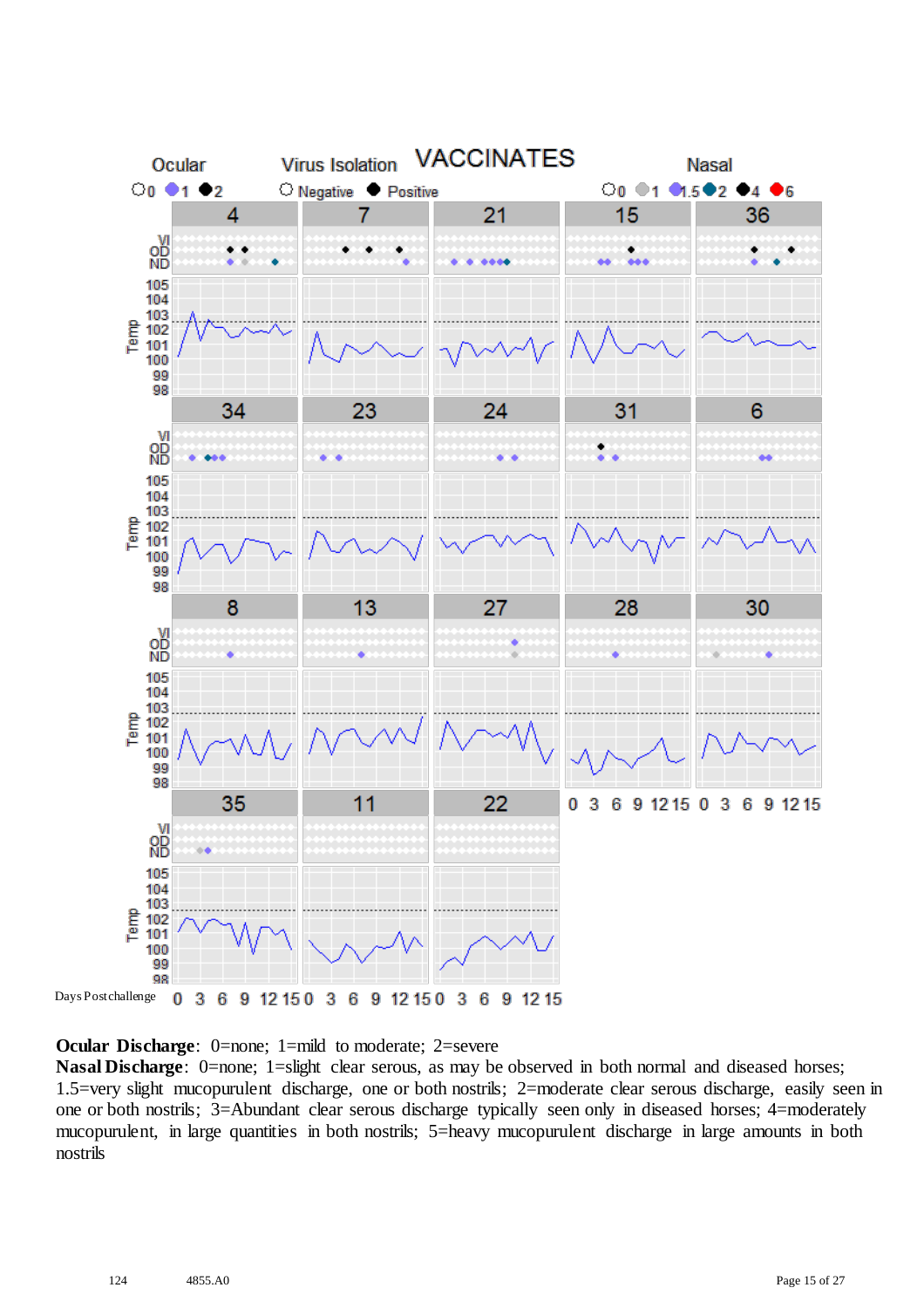

**Ocular Discharge:** 0=none; 1=mild to moderate; 2=severe

**Nasal Discharge**: 0=none; 1=slight clear serous, as may be observed in both normal and diseased horses; 1.5=very slight mucopurulent discharge, one or both nostrils; 2=moderate clear serous discharge, easily seen in one or both nostrils; 3=Abundant clear serous discharge typically seen only in diseased horses; 4=moderately mucopurulent, in large quantities in both nostrils; 5=heavy mucopurulent discharge in large amounts in both nostrils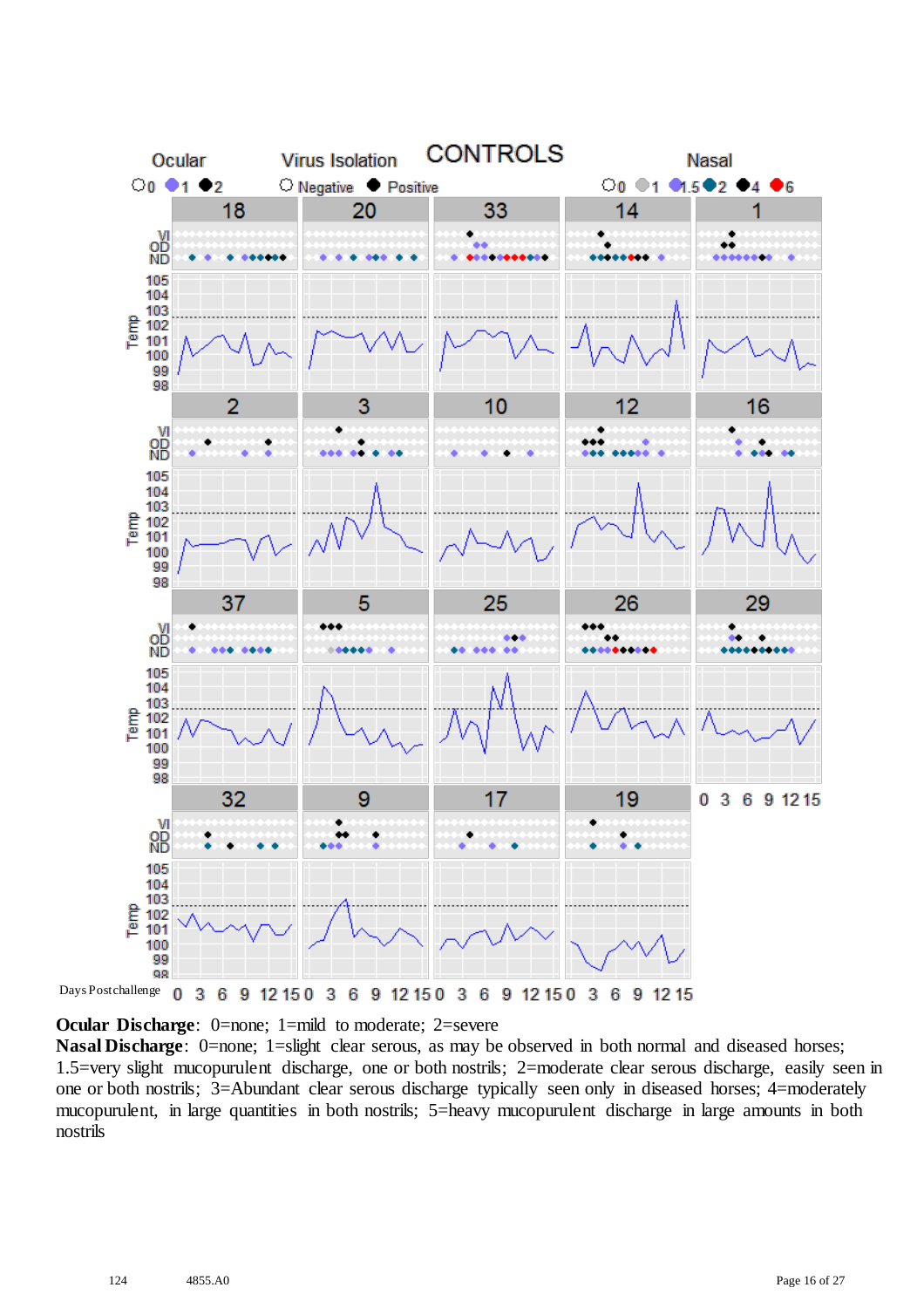| <b>Study Type</b>              | Efficacy                                                                                                                                                                                                                                                                                                                                                                                                                                              |
|--------------------------------|-------------------------------------------------------------------------------------------------------------------------------------------------------------------------------------------------------------------------------------------------------------------------------------------------------------------------------------------------------------------------------------------------------------------------------------------------------|
| <b>Pertaining to</b>           | Equine influenza                                                                                                                                                                                                                                                                                                                                                                                                                                      |
| <b>Study Purpose</b>           | Demonstration of efficacy against respiratory disease caused by                                                                                                                                                                                                                                                                                                                                                                                       |
|                                | equine influenza A2 strain Richmond 07                                                                                                                                                                                                                                                                                                                                                                                                                |
| <b>Product Administration</b>  | Two doses, administered intramuscularly, 21 days apart                                                                                                                                                                                                                                                                                                                                                                                                |
| <b>Study Animals</b>           | 20 horses (20 vaccinates), 12 months of age                                                                                                                                                                                                                                                                                                                                                                                                           |
| <b>Challenge Description</b>   | Not applicable                                                                                                                                                                                                                                                                                                                                                                                                                                        |
| <b>Interval observed after</b> | Not applicable                                                                                                                                                                                                                                                                                                                                                                                                                                        |
| challenge                      |                                                                                                                                                                                                                                                                                                                                                                                                                                                       |
| <b>Results</b>                 | This product class allows the manufacturer to update micro-<br>organisms in this vaccine under expedited procedures to respond to<br>emerging needs. Abbreviated data to support influenza strain<br>updates to the product composition were evaluated by USDA-<br>APHIS and found to be acceptable based on regulations and<br>policies at the time of approval. Full vaccination-challenge studies<br>may not have been required for these updates. |
| <b>USDA Approval Date</b>      | February 2, 2012                                                                                                                                                                                                                                                                                                                                                                                                                                      |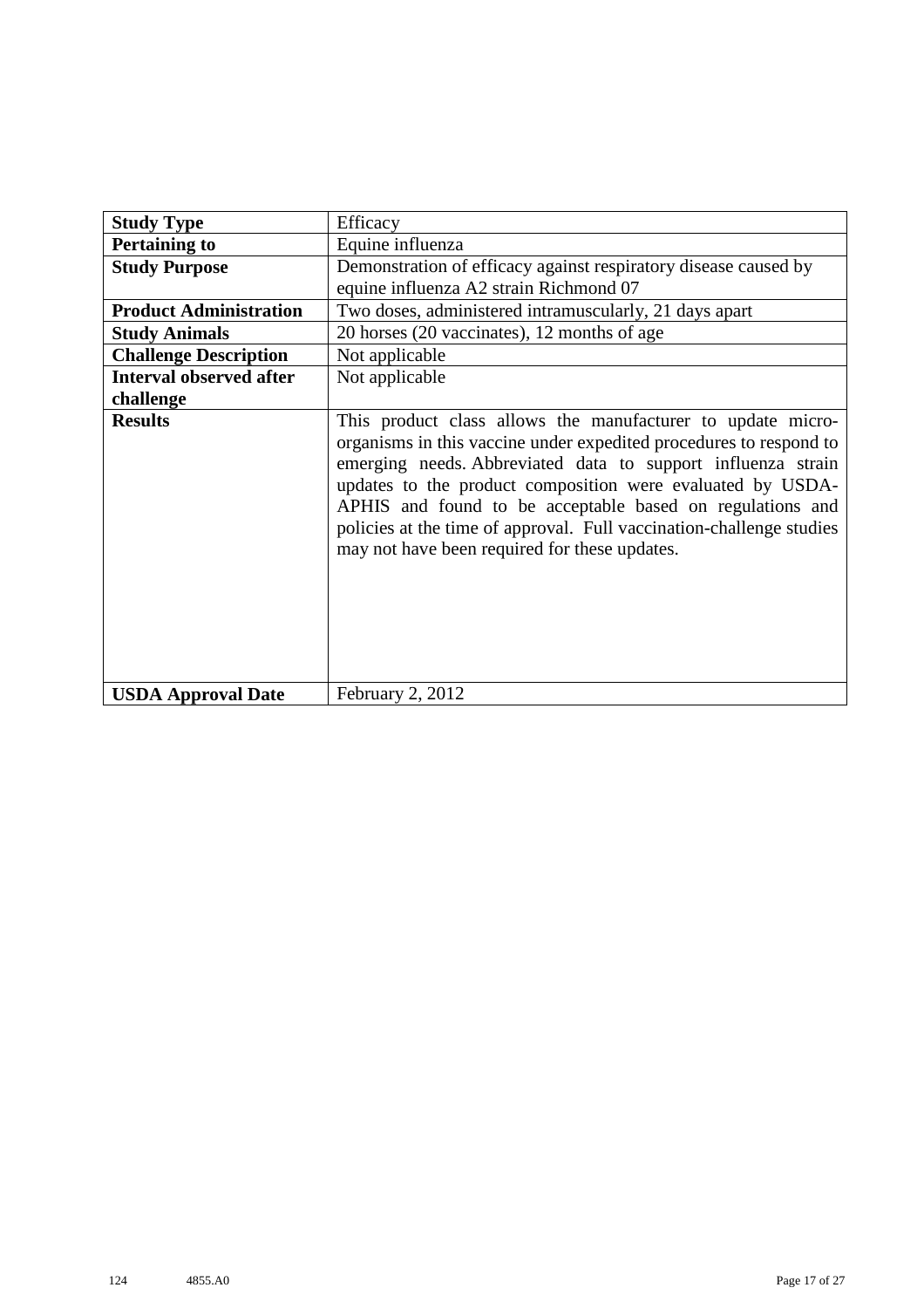| <b>Study Type</b>              | Efficacy                                                                                                                                                                                                                                                                                                                                                                                                                                              |
|--------------------------------|-------------------------------------------------------------------------------------------------------------------------------------------------------------------------------------------------------------------------------------------------------------------------------------------------------------------------------------------------------------------------------------------------------------------------------------------------------|
| <b>Pertaining to</b>           | Equine influenza                                                                                                                                                                                                                                                                                                                                                                                                                                      |
| <b>Study Purpose</b>           | Demonstration of efficacy against respiratory disease caused by<br>equine influenza A2 strain Kentucky 95                                                                                                                                                                                                                                                                                                                                             |
| <b>Product Administration</b>  | Two doses, administered intramuscularly, 21 days apart                                                                                                                                                                                                                                                                                                                                                                                                |
| <b>Study Animals</b>           | 20 horses (20 vaccinates), 12 months of age                                                                                                                                                                                                                                                                                                                                                                                                           |
| <b>Challenge Description</b>   | Not applicable                                                                                                                                                                                                                                                                                                                                                                                                                                        |
| <b>Interval observed after</b> | Not applicable                                                                                                                                                                                                                                                                                                                                                                                                                                        |
| challenge                      |                                                                                                                                                                                                                                                                                                                                                                                                                                                       |
| <b>Results</b>                 | This product class allows the manufacturer to update micro-<br>organisms in this vaccine under expedited procedures to respond to<br>emerging needs. Abbreviated data to support influenza strain<br>updates to the product composition were evaluated by USDA-<br>APHIS and found to be acceptable based on regulations and<br>policies at the time of approval. Full vaccination-challenge studies<br>may not have been required for these updates. |
| <b>USDA Approval Date</b>      | February 2, 2012                                                                                                                                                                                                                                                                                                                                                                                                                                      |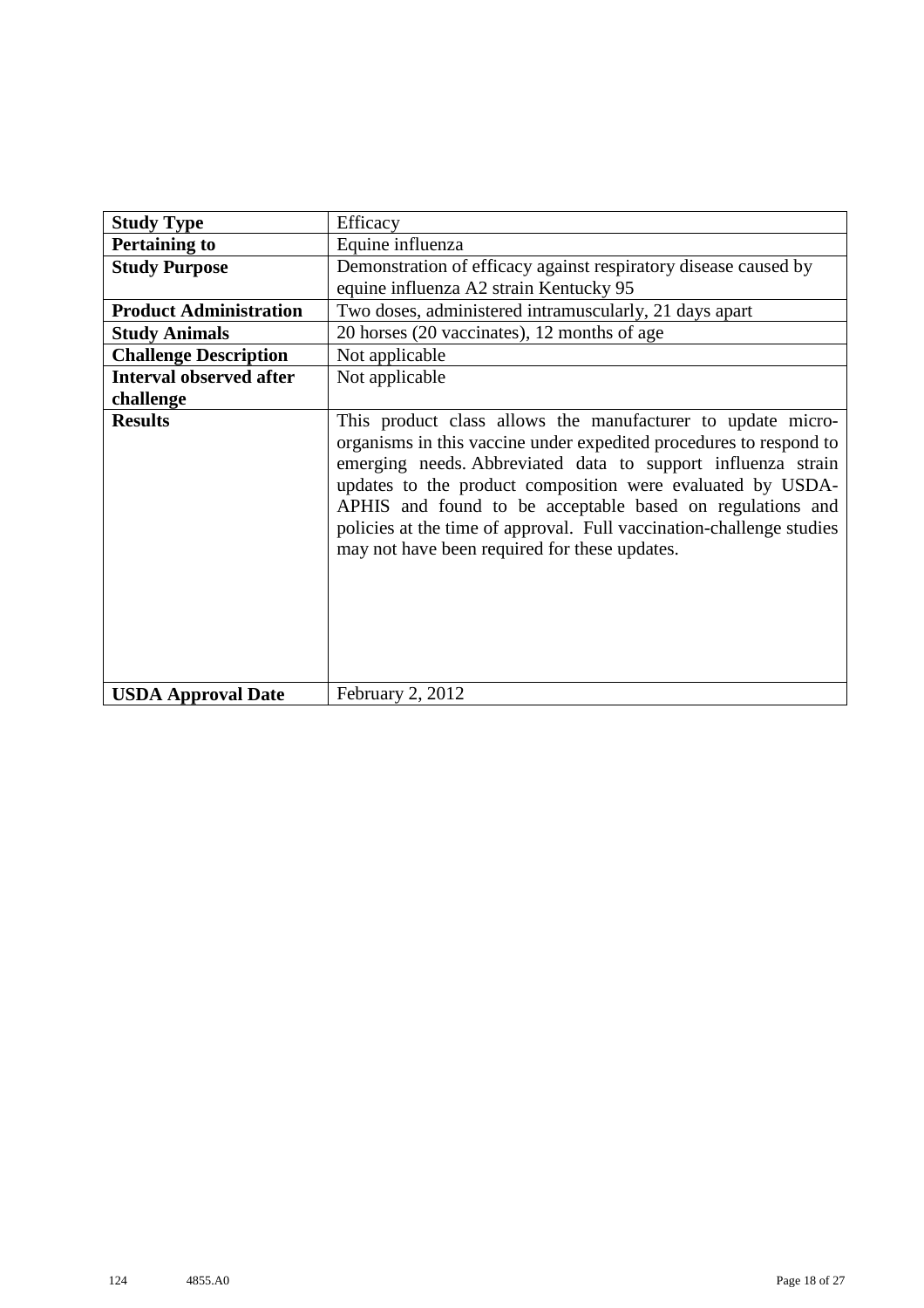| <b>Study Type</b>              | Efficacy                                                           |                 |                   |  |  |  |
|--------------------------------|--------------------------------------------------------------------|-----------------|-------------------|--|--|--|
| <b>Pertaining to</b>           | West Nile Virus (WNV)                                              |                 |                   |  |  |  |
| <b>Study Purpose</b>           | Demonstration of twelve month duration of immunity against disease |                 |                   |  |  |  |
|                                | caused by WNV                                                      |                 |                   |  |  |  |
| <b>Product Administration</b>  | Two doses, administered intramuscularly, 25 days apart             |                 |                   |  |  |  |
| <b>Study Animals</b>           | 30 horses (20 vaccinates, 10 placebo controls) 4-5 months of age   |                 |                   |  |  |  |
| <b>Challenge Description</b>   | West Nile Virus was administered at 380 days (10 vaccinated and 5  |                 |                   |  |  |  |
|                                | placebo control animals) or 408 days (10 vaccinated and 5 placebo  |                 |                   |  |  |  |
|                                | control animals) post-final vaccination.                           |                 |                   |  |  |  |
| <b>Interval observed after</b> | Horses were observed twice daily for 14 days post-challenge and    |                 |                   |  |  |  |
| challenge                      | once daily for an additional 7 days post-challenge.                |                 |                   |  |  |  |
| <b>Results</b>                 | An animal was considered affected by challenge if it developed     |                 |                   |  |  |  |
|                                | neurological disease, as measured by mortality and microscopic     |                 |                   |  |  |  |
|                                | evidence of virus-induced brain disease (histopathology).          |                 |                   |  |  |  |
|                                |                                                                    |                 |                   |  |  |  |
|                                | Animals were also monitored for viremia (detection of WNV in       |                 |                   |  |  |  |
|                                | the blood).                                                        |                 |                   |  |  |  |
|                                |                                                                    |                 |                   |  |  |  |
|                                | Results are summarized as follows:                                 |                 |                   |  |  |  |
|                                | <b>Outcome</b>                                                     | <b>Controls</b> | <b>Vaccinates</b> |  |  |  |
|                                | Mortality                                                          | $7/10(70\%)$    | 1/20(5%)          |  |  |  |
|                                | Viremia at least one day                                           | $10/10(100\%)$  | $2/20(10\%)$      |  |  |  |
|                                |                                                                    |                 |                   |  |  |  |
|                                | See raw data on following pages.                                   |                 |                   |  |  |  |
|                                |                                                                    |                 |                   |  |  |  |
| <b>USDA Approval Date</b>      | September 3, 2010                                                  |                 |                   |  |  |  |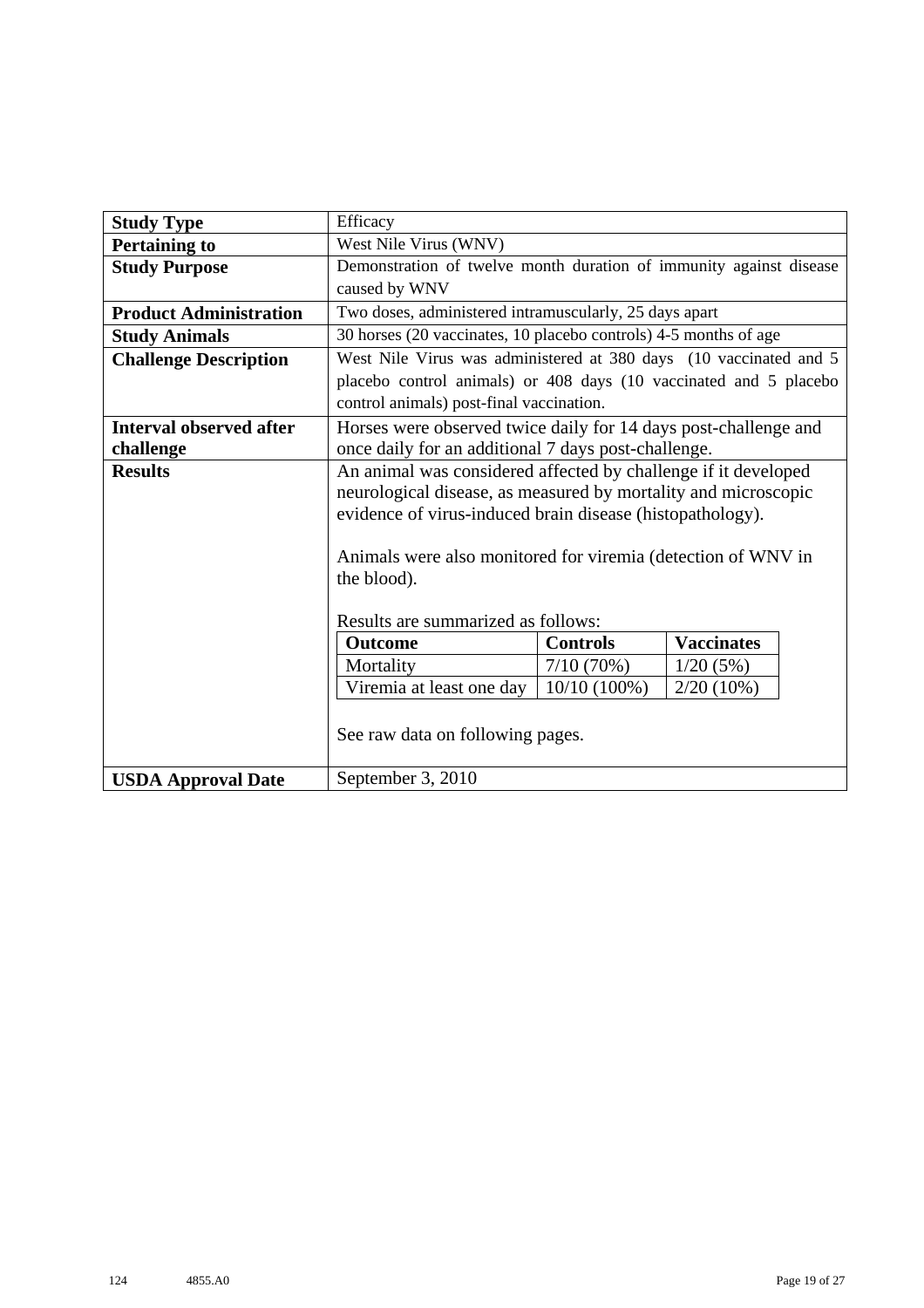| <b>Treatment</b>      | $\#$                    | Died or<br><b>Euthanized due</b> | <b>Severity Histopathological lesions</b> |                  |
|-----------------------|-------------------------|----------------------------------|-------------------------------------------|------------------|
|                       |                         | to disease<br>severity           | <b>Medulla</b>                            | Pons             |
|                       | $\mathbf{1}$            | Yes                              | 3                                         | 3                |
|                       | $\overline{2}$          | Yes                              | $\overline{3}$                            | 3                |
|                       | 3                       | Yes                              | $\overline{3}$                            | $\overline{3}$   |
|                       | $\overline{\mathbf{4}}$ | Yes                              | $\overline{3}$                            | 3                |
| <b>Controls</b>       | 5                       | Yes                              | 3                                         | $\overline{3}$   |
| $(10 \text{ horses})$ | 6                       | Yes                              | $\overline{2}$                            | $\overline{2}$   |
|                       | $\overline{7}$          | Yes                              | $\mathbf{1}$                              | $\mathbf{1}$     |
|                       | 8                       | No                               | $\mathbf{1}$                              | $\mathbf 1$      |
|                       | 9                       | No                               | $\mathbf{1}$                              | $\mathbf{1}$     |
|                       | 10                      | No                               | $\mathbf{1}$                              | 0.5              |
|                       | $\mathbf{1}$            | Yes                              | $\overline{3}$                            | 3                |
|                       | $\overline{2}$          | No                               | $\overline{2}$                            | 0.5              |
|                       | 3                       | No                               | $\mathbf{1}$                              | 1                |
|                       | $\overline{\mathbf{4}}$ | No                               | $\mathbf{1}$                              | 0.5              |
|                       | 5                       | No                               | $\mathbf{1}$                              | 0.5              |
|                       | 6                       | N <sub>o</sub>                   | $\mathbf{1}$                              | 0.5              |
|                       | 7                       | No                               | 0.5                                       | 0.5              |
|                       | 8                       | No                               | 0.5                                       | 0.5              |
|                       | 9                       | N <sub>o</sub>                   | 0.5                                       | $\boldsymbol{0}$ |
| <b>Vaccinates</b>     | 10                      | No                               | $\boldsymbol{0}$                          | $\overline{0.5}$ |
| $(20$ horses)         | 11                      | N <sub>o</sub>                   | $\overline{0}$                            | $\boldsymbol{0}$ |
|                       | 12                      | N <sub>o</sub>                   | $\boldsymbol{0}$                          | $\boldsymbol{0}$ |
|                       | 13                      | No                               | $\overline{0}$                            | $\boldsymbol{0}$ |
|                       | 14                      | N <sub>o</sub>                   | $\overline{0}$                            | $\overline{0}$   |
|                       | 15                      | No                               | $\overline{0}$                            | $\overline{0}$   |
|                       | 16                      | No                               | $\boldsymbol{0}$                          | $\boldsymbol{0}$ |
|                       | 17                      | No                               | $\overline{0}$                            | $\overline{0}$   |
|                       | 18                      | No                               | $\boldsymbol{0}$                          | $\boldsymbol{0}$ |
|                       | 19                      | No                               | $\boldsymbol{0}$                          | $\boldsymbol{0}$ |
|                       | 20                      | N <sub>o</sub>                   | $\overline{0}$                            | $\overline{0}$   |

|         | Scoring of histopathological lesions:                                                                                                                                                                                                                                                                                                                                                  |
|---------|----------------------------------------------------------------------------------------------------------------------------------------------------------------------------------------------------------------------------------------------------------------------------------------------------------------------------------------------------------------------------------------|
| $0 =$   | No significant lesions.                                                                                                                                                                                                                                                                                                                                                                |
| $0.5 =$ | Rare, small, multifocal glial nodules scattered throughout the parenchyma.                                                                                                                                                                                                                                                                                                             |
| $1 =$   | Mild, nonsuppurative encephalitis characterized by mild multifocal perivascular cuffs with<br>lymphocytes and plasma cells and a rare neutrophil and scattered multifocal glial nodules composed<br>of glial cells with a few mononuclear inflammatory cells. Occasionally within this grade, there may<br>be minimval perivascular cuffing and more moderate scattered glial nodules. |
| $2 =$   | Moderate nonsuppurative encephalitis characterized by moderate lymphoplasmacytic perivascular<br>cuffs around many vessels and multifocal accumulations of glial nodules scattered throughout the<br>parenchyma.                                                                                                                                                                       |
| $3 =$   | Severe nonsuppurative encephalitis characterized by severe and thick lymphoplasmacytic<br>perivalent parameters with multiple scattered glial nodules throughout the parenchyma.                                                                                                                                                                                                       |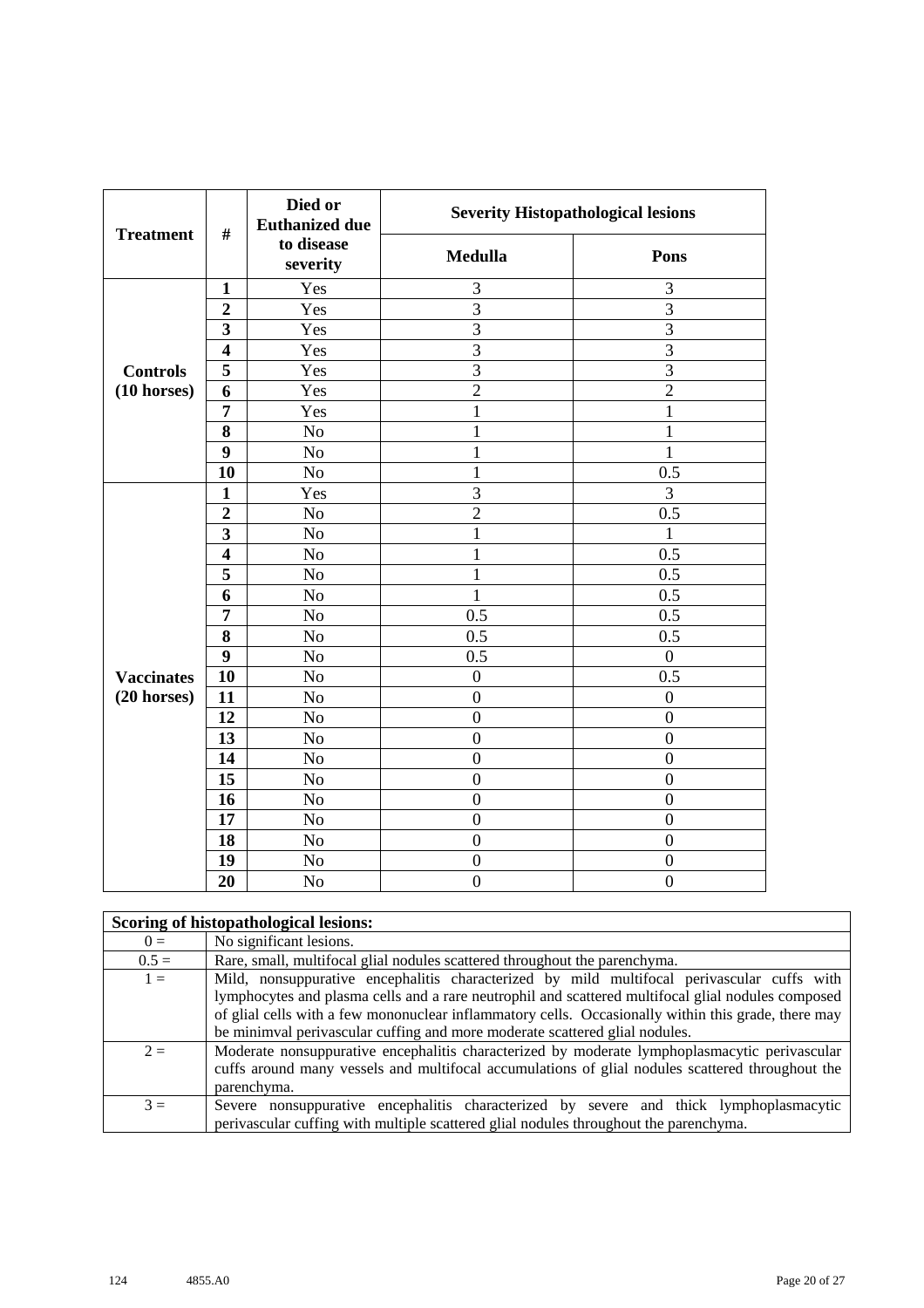| Viremia:                                                                                                                                                                           |    |           |    |    |         |            |      |       |    |    | Days Post-challenge |    |    |           |   |   |   |              |         |    |
|------------------------------------------------------------------------------------------------------------------------------------------------------------------------------------|----|-----------|----|----|---------|------------|------|-------|----|----|---------------------|----|----|-----------|---|---|---|--------------|---------|----|
| Treatment                                                                                                                                                                          | ₩  | $\bullet$ |    |    |         | N          |      | S     |    |    | m                   |    |    | $\bullet$ | ŀ | ő | é | $\mathbf{r}$ | 4       | 21 |
|                                                                                                                                                                                    |    |           | NИ | Md | 하       |            | 화    | Md    | ÄМ | MI | 하                   | ZМ | NИ | Иď        |   |   |   |              |         |    |
|                                                                                                                                                                                    | ⊣  |           |    |    |         |            |      |       |    |    |                     |    |    |           |   |   |   |              |         | A  |
|                                                                                                                                                                                    | юı |           |    |    |         |            |      |       | βĘ |    | kβ                  |    |    |           |   |   |   |              |         | ÞÞ |
|                                                                                                                                                                                    | m  |           |    |    |         |            |      |       |    | k  |                     |    |    |           |   |   |   | ÞР           |         |    |
|                                                                                                                                                                                    | ₩  |           |    | m  |         |            |      |       | K  | R  |                     |    |    |           |   |   |   |              |         | Þ  |
| Controls                                                                                                                                                                           | m  |           |    | β  | 부치려의덕려석 | 11 리치영국체여동 | 회의검질 | 여여처처터 | 의의 |    |                     |    |    |           |   |   |   | Þ            | AAAAAAR | Þ  |
| (10 horses)                                                                                                                                                                        | ∣७ |           |    |    |         |            |      |       |    |    |                     |    |    |           |   |   |   |              |         | P  |
|                                                                                                                                                                                    |    |           |    | ₽  |         |            |      |       | 旨  | 匕  |                     |    |    |           |   |   |   |              |         | P  |
|                                                                                                                                                                                    | œ  |           |    |    |         |            |      |       | R  | ₽  |                     |    |    |           |   |   |   |              |         |    |
|                                                                                                                                                                                    | þ. |           |    | m  |         | 의직의        | おおは  | 부점력   | 尾  | ₽  | 20                  |    |    |           |   |   |   |              |         |    |
|                                                                                                                                                                                    | P  |           |    |    |         |            |      |       | ₽  |    |                     |    |    |           |   |   |   |              |         |    |
|                                                                                                                                                                                    | ⊢  |           |    |    |         |            |      |       |    |    |                     |    |    |           |   |   |   |              | Þ       | Þ  |
|                                                                                                                                                                                    | N  |           |    |    |         |            |      |       |    |    |                     |    |    |           |   |   |   |              |         |    |
|                                                                                                                                                                                    | r  |           |    |    |         |            |      |       |    |    |                     |    |    |           |   |   |   |              |         |    |
|                                                                                                                                                                                    | ↣  |           |    |    |         |            |      |       |    |    |                     |    |    |           |   |   |   |              |         |    |
|                                                                                                                                                                                    | m  |           |    |    |         |            |      |       |    |    |                     |    |    |           |   |   |   |              |         |    |
|                                                                                                                                                                                    | ю  |           |    |    | βŚ,     |            |      |       |    |    |                     |    |    |           |   |   |   |              |         |    |
|                                                                                                                                                                                    | ►  |           |    |    |         |            |      |       |    |    |                     |    |    |           |   |   |   |              |         |    |
|                                                                                                                                                                                    | þo |           |    |    | ₽       |            |      |       |    |    |                     |    |    |           |   |   |   |              |         |    |
|                                                                                                                                                                                    | Þ  |           |    |    |         |            |      |       |    |    |                     |    |    |           |   |   |   |              |         |    |
| Vaccinates                                                                                                                                                                         | ₽  |           |    |    |         |            |      |       |    |    |                     |    |    |           |   |   |   |              |         |    |
| (20 horses)                                                                                                                                                                        | Ħ  |           |    |    |         |            |      |       |    |    |                     |    |    |           |   |   |   |              |         |    |
|                                                                                                                                                                                    | P  |           |    |    |         |            |      |       |    |    |                     |    |    |           |   |   |   |              |         |    |
|                                                                                                                                                                                    | n  |           |    |    |         |            |      |       |    |    |                     |    |    |           |   |   |   |              |         |    |
|                                                                                                                                                                                    | Ħ  |           |    |    |         |            |      |       |    |    |                     |    |    |           |   |   |   |              |         |    |
|                                                                                                                                                                                    | N  |           |    |    |         |            |      |       |    |    |                     |    |    |           |   |   |   |              |         |    |
|                                                                                                                                                                                    | ρ  |           |    |    |         |            |      |       |    |    |                     |    |    |           |   |   |   |              |         |    |
|                                                                                                                                                                                    | Ħ  |           |    |    |         |            |      |       |    |    |                     |    |    |           |   |   |   |              |         |    |
|                                                                                                                                                                                    | p  |           |    |    |         |            |      |       |    |    |                     |    |    |           |   |   |   |              |         |    |
|                                                                                                                                                                                    | Þ  |           |    |    |         |            |      |       |    |    |                     |    |    |           |   |   |   |              |         |    |
|                                                                                                                                                                                    | R  |           |    |    |         |            |      |       |    |    |                     |    |    |           |   |   |   |              |         |    |
| Actual value in plaque-forming units per milliliter equivalents (PFUeg/mL) = Positive for virus isolation<br>Blank = Negative for virus isolation ( $\leq$ PEUeg/mL)<br>$D = Dead$ |    |           |    |    |         |            |      |       |    |    |                     |    |    |           |   |   |   |              |         |    |
| N = Not recorded; horse was circling with sporadic head / neck tremors.                                                                                                            |    |           |    |    |         |            |      |       |    |    |                     |    |    |           |   |   |   |              |         |    |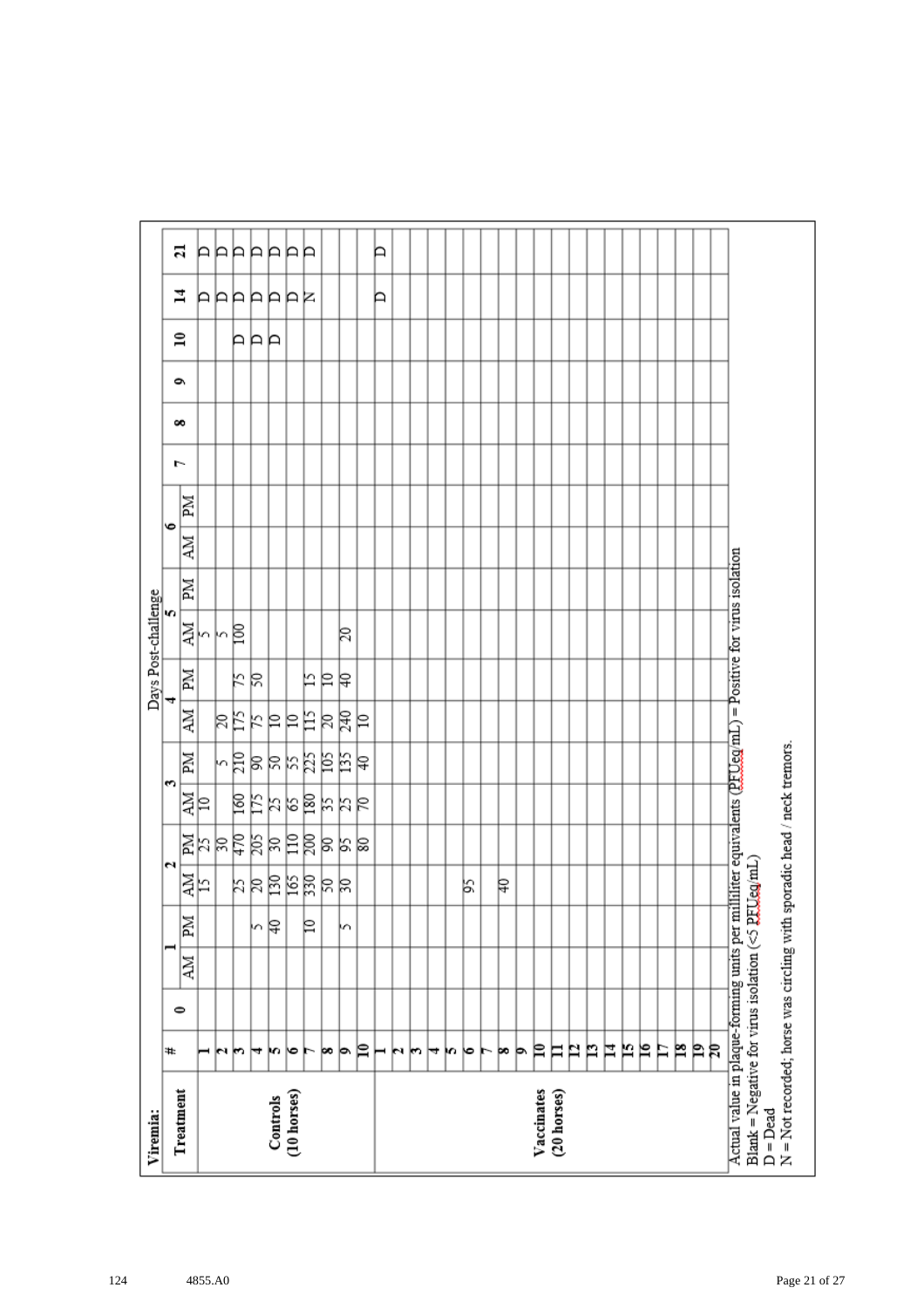|                                | Efficacy                                                                   |                                    |                                                                                        |  |                                                                     |  |  |
|--------------------------------|----------------------------------------------------------------------------|------------------------------------|----------------------------------------------------------------------------------------|--|---------------------------------------------------------------------|--|--|
| <b>Study Type</b>              |                                                                            |                                    |                                                                                        |  |                                                                     |  |  |
| <b>Pertaining to</b>           | West Nile Virus (WNV)                                                      |                                    |                                                                                        |  |                                                                     |  |  |
| <b>Study Purpose</b>           |                                                                            |                                    |                                                                                        |  | Demonstration of seven month duration of immunity against WNV       |  |  |
| <b>Product Administration</b>  |                                                                            |                                    | Two doses, administered intramuscularly 22 days apart                                  |  |                                                                     |  |  |
| <b>Study Animals</b>           |                                                                            |                                    | 30 horses (20 vaccinates, 10 placebo controls) 4-5 months of age                       |  |                                                                     |  |  |
| <b>Challenge Description</b>   |                                                                            |                                    | Challenged with West Nile Virus at 201 days (Group 1:                                  |  |                                                                     |  |  |
|                                |                                                                            |                                    | 10 vaccinated and 5 placebo control animals) or 222 days                               |  |                                                                     |  |  |
|                                |                                                                            |                                    | (Group 2: 10 vaccinated and 5 placebo control animals) after the                       |  |                                                                     |  |  |
|                                | second vaccination.                                                        |                                    |                                                                                        |  |                                                                     |  |  |
| <b>Interval observed after</b> |                                                                            |                                    | Horses were bled on the day of challenge, twice daily for 6 days                       |  |                                                                     |  |  |
| challenge                      |                                                                            |                                    |                                                                                        |  | post-challenge, once daily for an additional 4 days post-challenge, |  |  |
|                                |                                                                            | and on day 14 post-challenge       |                                                                                        |  |                                                                     |  |  |
| <b>Results</b>                 |                                                                            |                                    | The primary outcome was viremia (detection of WNV in the                               |  |                                                                     |  |  |
|                                |                                                                            |                                    | blood). An animal was considered to be positive if virus was                           |  |                                                                     |  |  |
|                                |                                                                            |                                    |                                                                                        |  |                                                                     |  |  |
|                                | detected in the blood on one or more occasions post-challenge.             |                                    |                                                                                        |  |                                                                     |  |  |
|                                | The number of animals positive for viremia at least once is                |                                    |                                                                                        |  |                                                                     |  |  |
|                                |                                                                            | summarized for as follows:         |                                                                                        |  |                                                                     |  |  |
|                                | <b>Challenge</b>                                                           | <b>Controls</b>                    | <b>Vaccinates</b>                                                                      |  |                                                                     |  |  |
|                                | Group                                                                      |                                    |                                                                                        |  |                                                                     |  |  |
|                                | 5/5(100%)<br>$1/10(10\%)$<br>1                                             |                                    |                                                                                        |  |                                                                     |  |  |
|                                | $\overline{2}$<br>$5/5(100\%)$<br>3/10(30%)                                |                                    |                                                                                        |  |                                                                     |  |  |
|                                |                                                                            |                                    |                                                                                        |  |                                                                     |  |  |
|                                | The outcome for <b>viremia</b> is as follows for the first group of horses |                                    |                                                                                        |  |                                                                     |  |  |
|                                |                                                                            |                                    |                                                                                        |  |                                                                     |  |  |
|                                |                                                                            |                                    | challenged 201 days following the second vaccination:                                  |  |                                                                     |  |  |
|                                |                                                                            | <b>Horse ID</b>                    | <b>Challenge Group 1</b>                                                               |  |                                                                     |  |  |
|                                |                                                                            | S16                                | Positive                                                                               |  |                                                                     |  |  |
|                                |                                                                            | S <sub>21</sub>                    | Positive                                                                               |  |                                                                     |  |  |
|                                | <b>Controls</b>                                                            | S23                                | Positive                                                                               |  |                                                                     |  |  |
|                                | (5 horses)                                                                 | S <sub>26</sub>                    | Positive                                                                               |  |                                                                     |  |  |
|                                |                                                                            | S30                                | Positive                                                                               |  |                                                                     |  |  |
|                                |                                                                            | S17                                | Negative                                                                               |  |                                                                     |  |  |
|                                |                                                                            | S18                                | Negative                                                                               |  |                                                                     |  |  |
|                                |                                                                            | S <sub>19</sub>                    | Negative                                                                               |  |                                                                     |  |  |
|                                |                                                                            | S <sub>20</sub>                    | Negative                                                                               |  |                                                                     |  |  |
|                                | <b>Vaccinates</b>                                                          | S22                                | Positive                                                                               |  |                                                                     |  |  |
|                                | $(10 \text{ horses})$                                                      | S24                                | Negative                                                                               |  |                                                                     |  |  |
|                                |                                                                            | S <sub>25</sub>                    | Negative                                                                               |  |                                                                     |  |  |
|                                |                                                                            | S <sub>27</sub>                    | Negative                                                                               |  |                                                                     |  |  |
|                                |                                                                            | S <sub>28</sub><br>S <sub>29</sub> | Negative                                                                               |  |                                                                     |  |  |
|                                |                                                                            |                                    | Negative<br>Positive $=$ WNV detected in blood on one or more occasions post-challenge |  |                                                                     |  |  |
|                                |                                                                            |                                    | $Negative = WNV$ detected in blood on zero occasions post-challenge                    |  |                                                                     |  |  |
|                                |                                                                            |                                    |                                                                                        |  |                                                                     |  |  |
|                                |                                                                            |                                    |                                                                                        |  |                                                                     |  |  |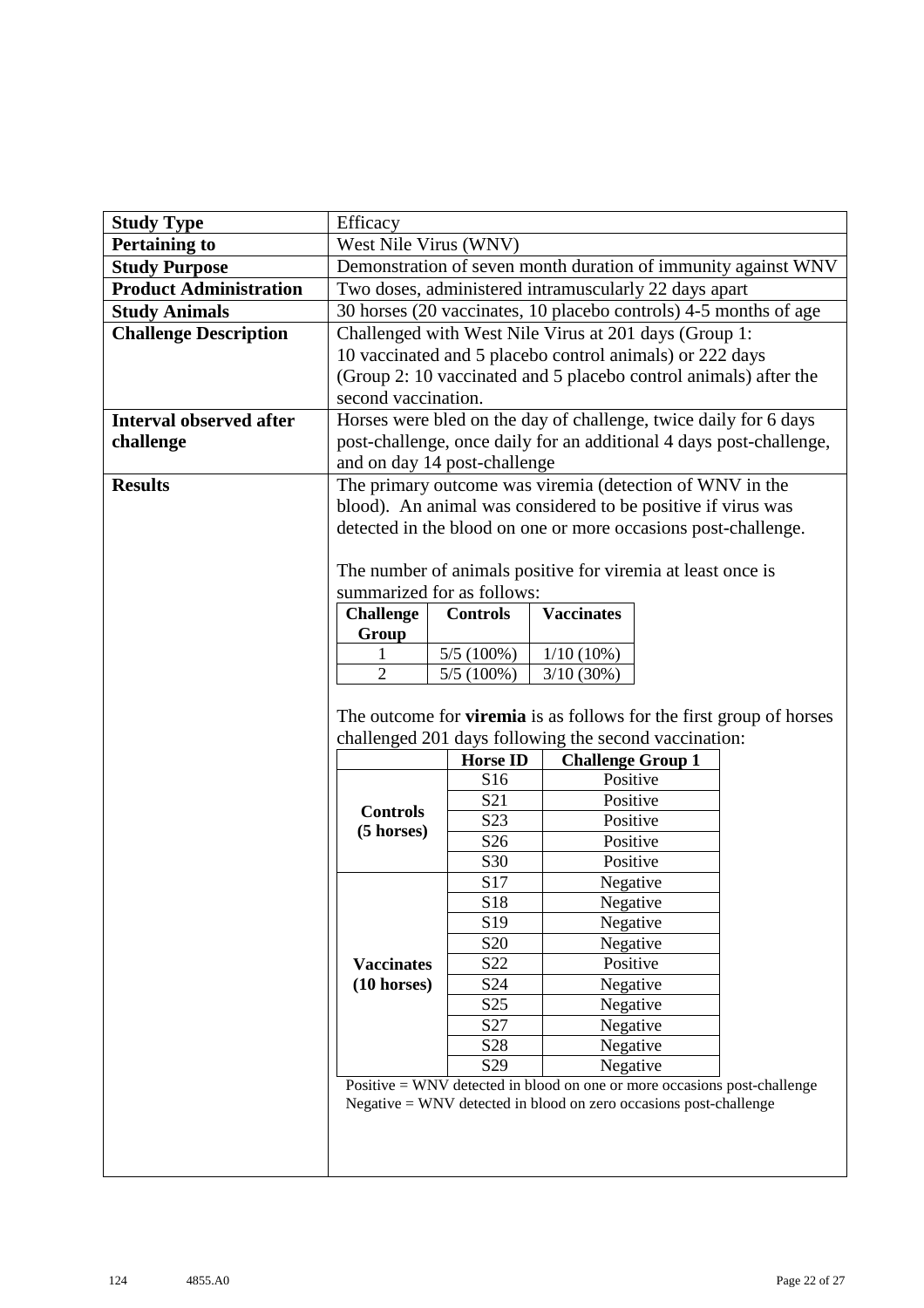|                           |                       |                 | The outcome for <b>viremia</b> is as follows for the second group of<br>horses challenged 222 days following the second vaccination: |  |
|---------------------------|-----------------------|-----------------|--------------------------------------------------------------------------------------------------------------------------------------|--|
|                           |                       | <b>Horse ID</b> | <b>Challenge Group 2</b>                                                                                                             |  |
|                           |                       | S32             | Positive                                                                                                                             |  |
|                           |                       | S36             | Positive                                                                                                                             |  |
|                           | <b>Controls</b>       | S39             | Positive                                                                                                                             |  |
|                           | $(5 \text{ horses})$  | S40             | Positive                                                                                                                             |  |
|                           |                       | S43             | Positive                                                                                                                             |  |
|                           |                       | S31             | Negative                                                                                                                             |  |
|                           |                       | S33             | Positive                                                                                                                             |  |
|                           |                       | S34             | Negative                                                                                                                             |  |
|                           |                       | S35             | Positive                                                                                                                             |  |
|                           | <b>Vaccinates</b>     | S37             | Negative                                                                                                                             |  |
|                           | $(10 \text{ horses})$ | S38             | Negative                                                                                                                             |  |
|                           |                       | S41             | Negative                                                                                                                             |  |
|                           |                       | S42             | Negative                                                                                                                             |  |
|                           |                       | S44             | Negative                                                                                                                             |  |
|                           |                       | S45             | Positive                                                                                                                             |  |
|                           |                       |                 | Positive = WNV detected in blood on one or more occasions post-challenge                                                             |  |
|                           |                       |                 | $Negative = WNV$ detected in blood on zero occasions post-challenge                                                                  |  |
| <b>USDA Approval Date</b> | November 2, 2009      |                 |                                                                                                                                      |  |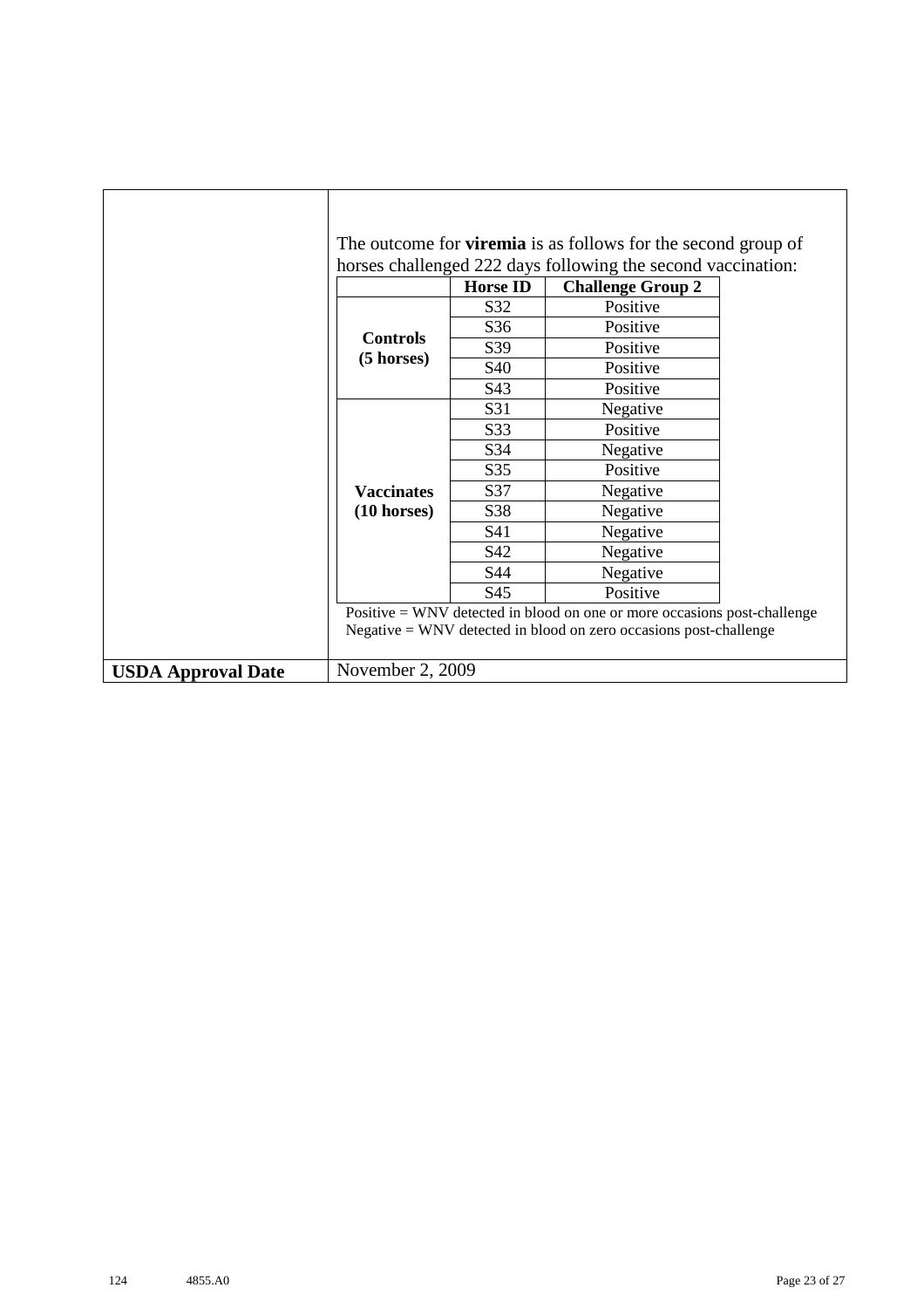| <b>Study Type</b>     | Safety                           |                            |                                                                                       |                      |                               |            |                      |
|-----------------------|----------------------------------|----------------------------|---------------------------------------------------------------------------------------|----------------------|-------------------------------|------------|----------------------|
| <b>Pertaining to</b>  | All fractions                    |                            |                                                                                       |                      |                               |            |                      |
| <b>Study Purpose</b>  |                                  |                            | To demonstrate safety under field conditions at three different test sites            |                      |                               |            |                      |
| <b>Product</b>        |                                  |                            | 2 doses given intramuscularly 21 days apart                                           |                      |                               |            |                      |
| <b>Administration</b> |                                  |                            |                                                                                       |                      |                               |            |                      |
| <b>Study Animals</b>  |                                  |                            | 622 horses vaccinated with two doses including:                                       |                      |                               |            |                      |
|                       |                                  |                            | 203-two to four month-old foals                                                       |                      |                               |            |                      |
|                       |                                  |                            | 19-five to seven month-old foals                                                      |                      |                               |            |                      |
| <b>Challenge</b>      | Not Applicable                   | 400-1 year or older horses |                                                                                       |                      |                               |            |                      |
| <b>Description</b>    |                                  |                            |                                                                                       |                      |                               |            |                      |
| <b>Interval</b>       |                                  |                            | Horses were observed on Days 0, 1 and 3 following the first vaccination and           |                      |                               |            |                      |
| observed after        |                                  |                            | on Days 1, 3 and 7 following the second vaccination for systemic and local            |                      |                               |            |                      |
| vaccination           | injection site reactions.        |                            |                                                                                       |                      |                               |            |                      |
| <b>Results</b>        |                                  |                            | There were no systemic reactions observed at any of the three sites. Local            |                      |                               |            |                      |
|                       |                                  |                            | injection site reactions are summarized below.                                        |                      |                               |            |                      |
|                       |                                  |                            |                                                                                       |                      |                               |            |                      |
|                       | North Dakota Site:               |                            |                                                                                       |                      | <b>Transient</b>              |            |                      |
|                       | <b>Summary</b>                   | <b>Total</b>               | <b>Number</b>                                                                         |                      | <b>Injection Site</b>         |            | <b>Number Normal</b> |
|                       |                                  | <b>Number</b>              | with 2 doses                                                                          |                      | <b>Swelling</b>               |            |                      |
|                       | Age                              |                            |                                                                                       | $1st$ dose           | $2nd$ dose                    | $1st$ dose | $2nd$ dose           |
|                       | $2-4$ mo                         | 149                        | 149                                                                                   | $\theta$             | $\mathbf{0}$                  | 149        | 149                  |
|                       | $5-7$ mo                         | $\boldsymbol{0}$           | $\mathbf{0}$                                                                          | n/a                  | n/a                           | n/a        | n/a                  |
|                       | 8-11 mo                          | $\overline{0}$             | $\overline{0}$                                                                        | n/a                  | n/a                           | n/a        | n/a                  |
|                       | $1 yr-5yr$                       | 23                         | 23                                                                                    | $\overline{0}$       | $\mathbf{0}$                  | 23         | 23                   |
|                       | $6-15$ yr                        | 121                        | 121                                                                                   | $\mathbf{0}$         | $\mathbf{0}$                  | 121        | 121                  |
|                       | $>16 \text{ yr}$                 | 3                          | 3                                                                                     | $\boldsymbol{0}$     | $\mathbf{0}$                  | 3          | 3                    |
|                       | <b>Total</b>                     | 296                        | 296                                                                                   | $\boldsymbol{0}$     | $\boldsymbol{0}$              | 296        | 296                  |
|                       | California Site:                 |                            |                                                                                       |                      |                               |            |                      |
|                       |                                  | <b>Total</b>               | <b>Number</b>                                                                         |                      | <b>Transient</b>              |            |                      |
|                       | <b>Summary</b>                   | <b>Number</b>              | with 2 doses                                                                          |                      | <b>Injection Site</b>         |            | <b>Number Normal</b> |
|                       | Age                              |                            |                                                                                       | 1 <sup>st</sup> dose | <b>Swelling</b><br>$2nd$ dose | $1st$ dose | $2nd$ dose           |
|                       | $2-4$ mo                         | $\overline{0}$             | $\boldsymbol{0}$                                                                      | n/a                  | n/a                           | n/a        | n/a                  |
|                       | $5-7$ mo                         | 5                          | 5                                                                                     | $\mathbf{0}$         | $\theta$                      | 5          | 5                    |
|                       | 8-11 mo                          | $\boldsymbol{0}$           | $\overline{0}$                                                                        | n/a                  | n/a                           | n/a        | n/a                  |
|                       | $1 yr-5yr$                       | 25                         | 25                                                                                    | $\overline{0}$       | $\overline{4}$                | 25         | 21                   |
|                       | $6-15$ yr                        | 15                         | 15                                                                                    | $\overline{0}$       | 3                             | 15         | 12                   |
|                       | $>16 \text{ yr}$                 | 6                          | 6                                                                                     | $\overline{0}$       | $\mathbf{1}$                  | 6          | 5                    |
|                       | <b>Total</b>                     | 51                         | 51                                                                                    | $\boldsymbol{0}$     | $8*$                          | 51         | 43                   |
|                       |                                  |                            | *Postvaccination reactions were minimal. The reported reactions were mild, transient, |                      |                               |            |                      |
|                       | non-painful injection swellings. |                            |                                                                                       |                      |                               |            |                      |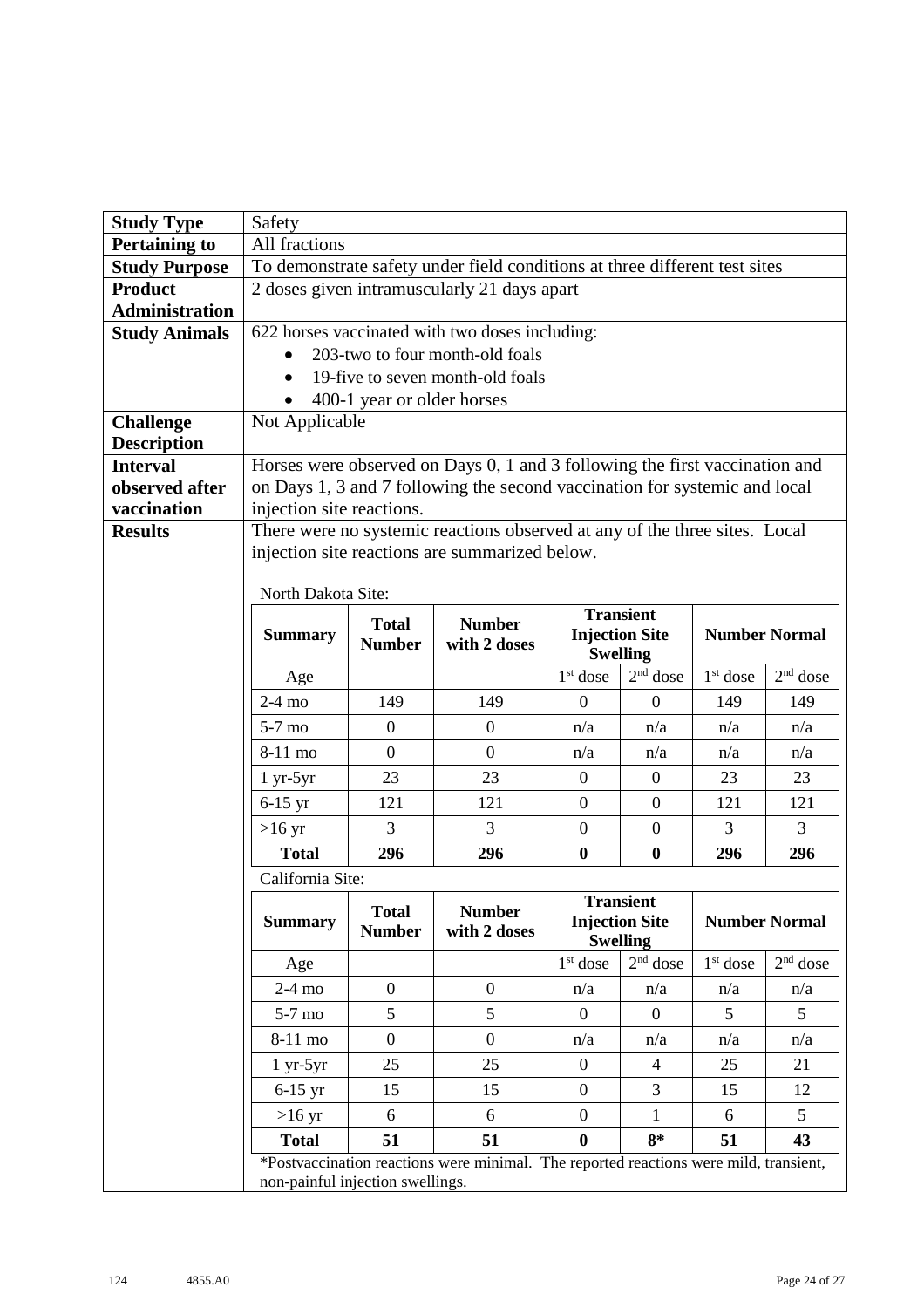|                                     | Missouri Site:                   |                               |                                                                                                                                                                                                                              |                  |                                                              |                      |                      |
|-------------------------------------|----------------------------------|-------------------------------|------------------------------------------------------------------------------------------------------------------------------------------------------------------------------------------------------------------------------|------------------|--------------------------------------------------------------|----------------------|----------------------|
|                                     | <b>Summary</b>                   | <b>Total</b><br><b>Number</b> | <b>Number</b><br>with 2 doses                                                                                                                                                                                                |                  | <b>Transient</b><br><b>Injection Site</b><br><b>Swelling</b> |                      | <b>Number Normal</b> |
|                                     | Age                              |                               |                                                                                                                                                                                                                              | $1st$ dose       | $2nd$ dose                                                   | $1st$ dose           | $2nd$ dose           |
|                                     | $2-4$ mo                         | 55                            | 54                                                                                                                                                                                                                           | $\overline{0}$   | $\Omega$                                                     | 55                   | 54                   |
|                                     | 5-7 mo                           | 15                            | 14                                                                                                                                                                                                                           | $\overline{0}$   | $\overline{0}$                                               | 15                   | 14                   |
|                                     | 8-11 mo                          | $\Omega$                      | $\overline{0}$                                                                                                                                                                                                               | n/a              | n/a                                                          | n/a                  | n/a                  |
|                                     | $1 yr-5yr$                       | 134                           | 132                                                                                                                                                                                                                          | $\boldsymbol{0}$ | $\overline{0}$                                               | 134                  | 132                  |
|                                     | $6-15$ yr                        | 68                            | 68                                                                                                                                                                                                                           | $\mathbf{0}$     | $\overline{0}$                                               | 68                   | 68                   |
|                                     | $>16$ yr                         | $\overline{7}$                | $\overline{7}$                                                                                                                                                                                                               | $\overline{0}$   | $\overline{0}$                                               | $\overline{7}$       | $\tau$               |
|                                     | <b>Total</b>                     | 279                           | 275                                                                                                                                                                                                                          | $\bf{0}$         | $\bf{0}$                                                     | 279                  | 275                  |
|                                     | <b>Total Across Three Sites:</b> |                               |                                                                                                                                                                                                                              |                  |                                                              |                      |                      |
|                                     | <b>Site</b>                      | <b>Total</b><br><b>Number</b> | <b>Number</b><br>with 2 doses                                                                                                                                                                                                |                  | <b>Transient</b><br><b>Injection Site</b><br><b>Swelling</b> |                      | <b>Number Normal</b> |
|                                     |                                  |                               |                                                                                                                                                                                                                              | $1st$ dose       | $2nd$ dose                                                   | 1 <sup>st</sup> dose | $2nd$ dose           |
|                                     | North<br>Dakota                  | 296                           | 296                                                                                                                                                                                                                          | $\mathbf{0}$     | $\theta$                                                     | 296                  | 296                  |
|                                     | California                       | 51                            | 51                                                                                                                                                                                                                           | $\overline{0}$   | $8*$                                                         | 51                   | 43                   |
|                                     | Missouri                         | 279                           | 275                                                                                                                                                                                                                          | $\overline{0}$   | $\overline{0}$                                               | 279                  | 275                  |
|                                     | <b>Total</b>                     | 626                           | 622                                                                                                                                                                                                                          | $\bf{0}$         | $8*$                                                         | 626                  | 614                  |
|                                     |                                  |                               | *Postvaccination reactions were minimal and described as mild, transient, non-painful<br>swellings after the second vaccination in eight (8) older, heavily vaccinated horses.<br>There were no systemic reactions observed. |                  |                                                              |                      |                      |
| <b>USDA</b><br><b>Approval Date</b> | February 14, 2012                |                               |                                                                                                                                                                                                                              |                  |                                                              |                      |                      |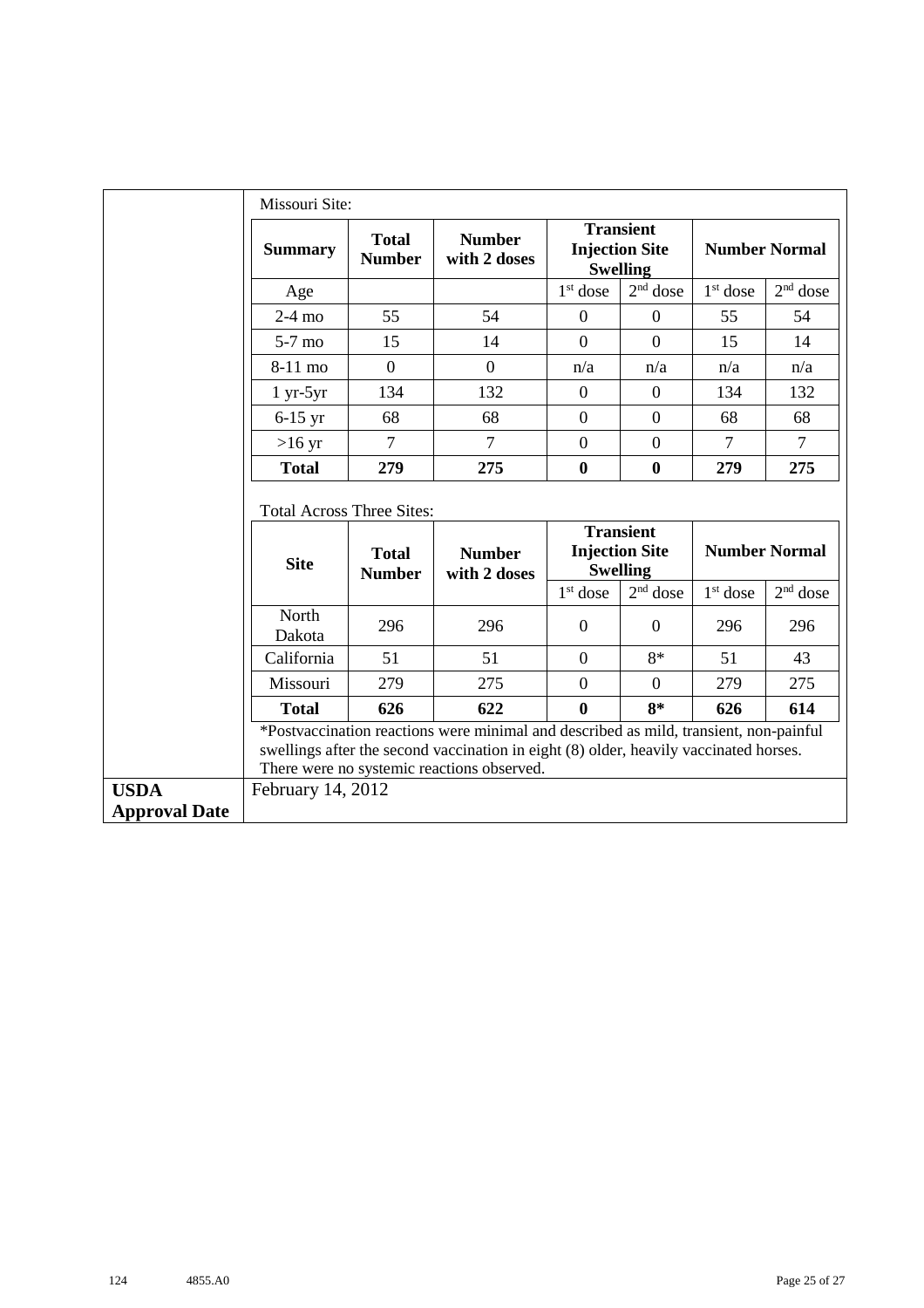| <b>Study Type</b>        | Safety                                                                      |  |  |  |  |  |
|--------------------------|-----------------------------------------------------------------------------|--|--|--|--|--|
| <b>Pertaining to</b>     | All fractions                                                               |  |  |  |  |  |
| <b>Study Purpose</b>     | To demonstrate safety in pregnant mares under field conditions at           |  |  |  |  |  |
|                          | two different test sites                                                    |  |  |  |  |  |
| <b>Product</b>           | Two intramuscular doses, given 16-28 days apart. 54 pregnant mares          |  |  |  |  |  |
| <b>Administration</b>    | were injected with placebo and 325 pregnant mares were vaccinated           |  |  |  |  |  |
|                          | with test product.                                                          |  |  |  |  |  |
| <b>Study Animals</b>     | Three hundred seventy-nine pregnant mares at two locations were             |  |  |  |  |  |
|                          | included in the study. The mares were confirmed to be pregnant by           |  |  |  |  |  |
|                          | serum hormonal evaluation on the day of the first vaccination.              |  |  |  |  |  |
| <b>Challenge</b>         | Not applicable                                                              |  |  |  |  |  |
| <b>Description</b>       |                                                                             |  |  |  |  |  |
| <b>Interval observed</b> | $1st$ and $2nd$ trimester: Mares observed immediately after vaccination     |  |  |  |  |  |
| after vaccination        | and daily for overall health and for abortion. Resulting foals were         |  |  |  |  |  |
|                          | observed daily for 7 days following birth.                                  |  |  |  |  |  |
|                          | 3 <sup>rd</sup> trimester: Mares observed immediately after vaccination and |  |  |  |  |  |
|                          | daily for overall health and for abortion. Resulting foals were             |  |  |  |  |  |
|                          | observed daily for 30 days following birth.                                 |  |  |  |  |  |
| <b>Results</b>           | Results shown on next page                                                  |  |  |  |  |  |